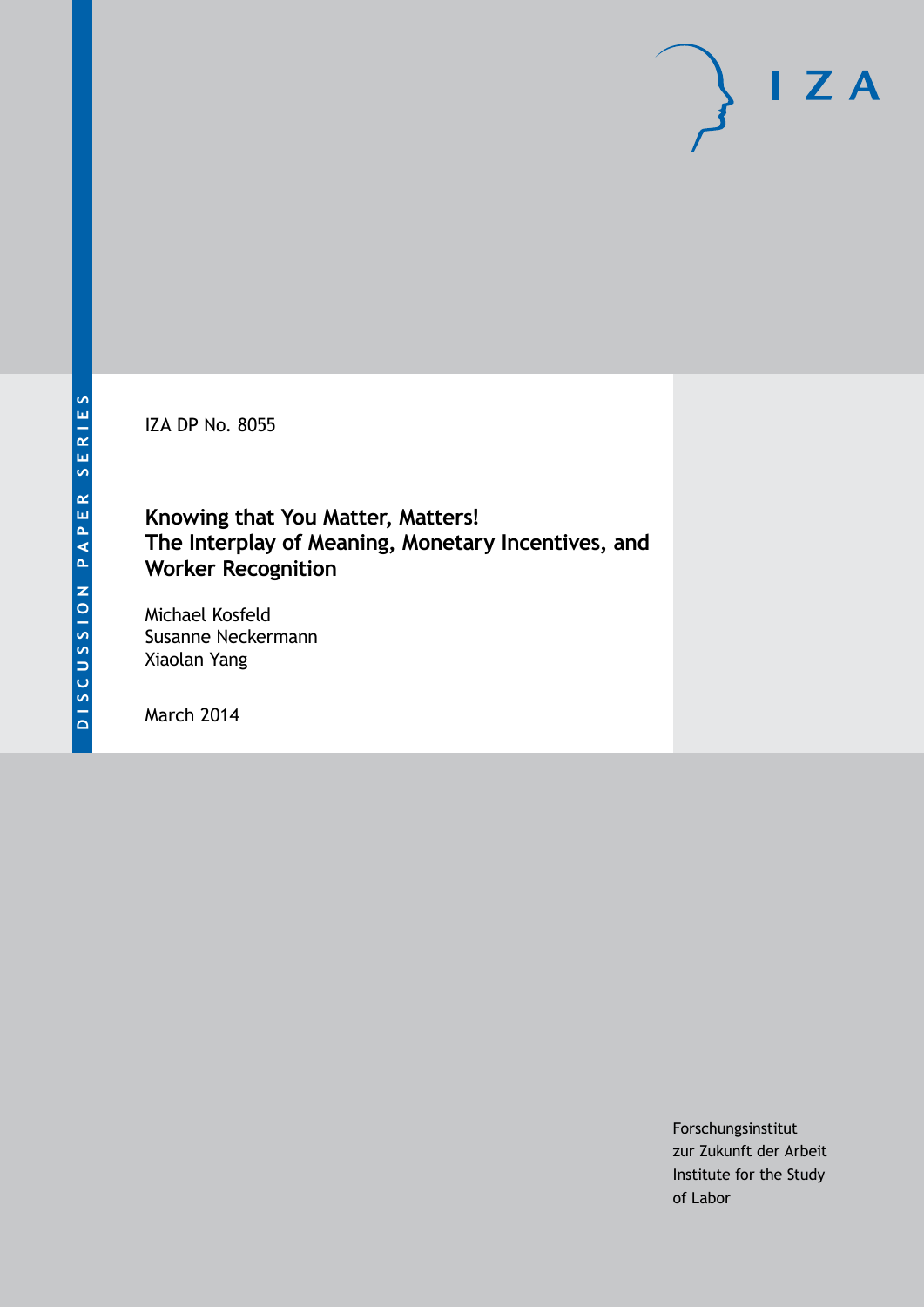# **Knowing that You Matter, Matters! The Interplay of Meaning, Monetary Incentives, and Worker Recognition**

### **Michael Kosfeld**

*Goethe University Frankfurt and IZA*

### **Susanne Neckermann**

*Erasmus University Rotterdam*

### **Xiaolan Yang**

*Zhejiang University Hangzhou*

Discussion Paper No. 8055 March 2014

IZA

P.O. Box 7240 53072 Bonn Germany

Phone: +49-228-3894-0 Fax: +49-228-3894-180 E-mail: [iza@iza.org](mailto:iza@iza.org)

Any opinions expressed here are those of the author(s) and not those of IZA. Research published in this series may include views on policy, but the institute itself takes no institutional policy positions. The IZA research network is committed to the IZA Guiding Principles of Research Integrity.

The Institute for the Study of Labor (IZA) in Bonn is a local and virtual international research center and a place of communication between science, politics and business. IZA is an independent nonprofit organization supported by Deutsche Post Foundation. The center is associated with the University of Bonn and offers a stimulating research environment through its international network, workshops and conferences, data service, project support, research visits and doctoral program. IZA engages in (i) original and internationally competitive research in all fields of labor economics, (ii) development of policy concepts, and (iii) dissemination of research results and concepts to the interested public.

<span id="page-1-0"></span>IZA Discussion Papers often represent preliminary work and are circulated to encourage discussion. Citation of such a paper should account for its provisional character. A revised version may be available directly from the author.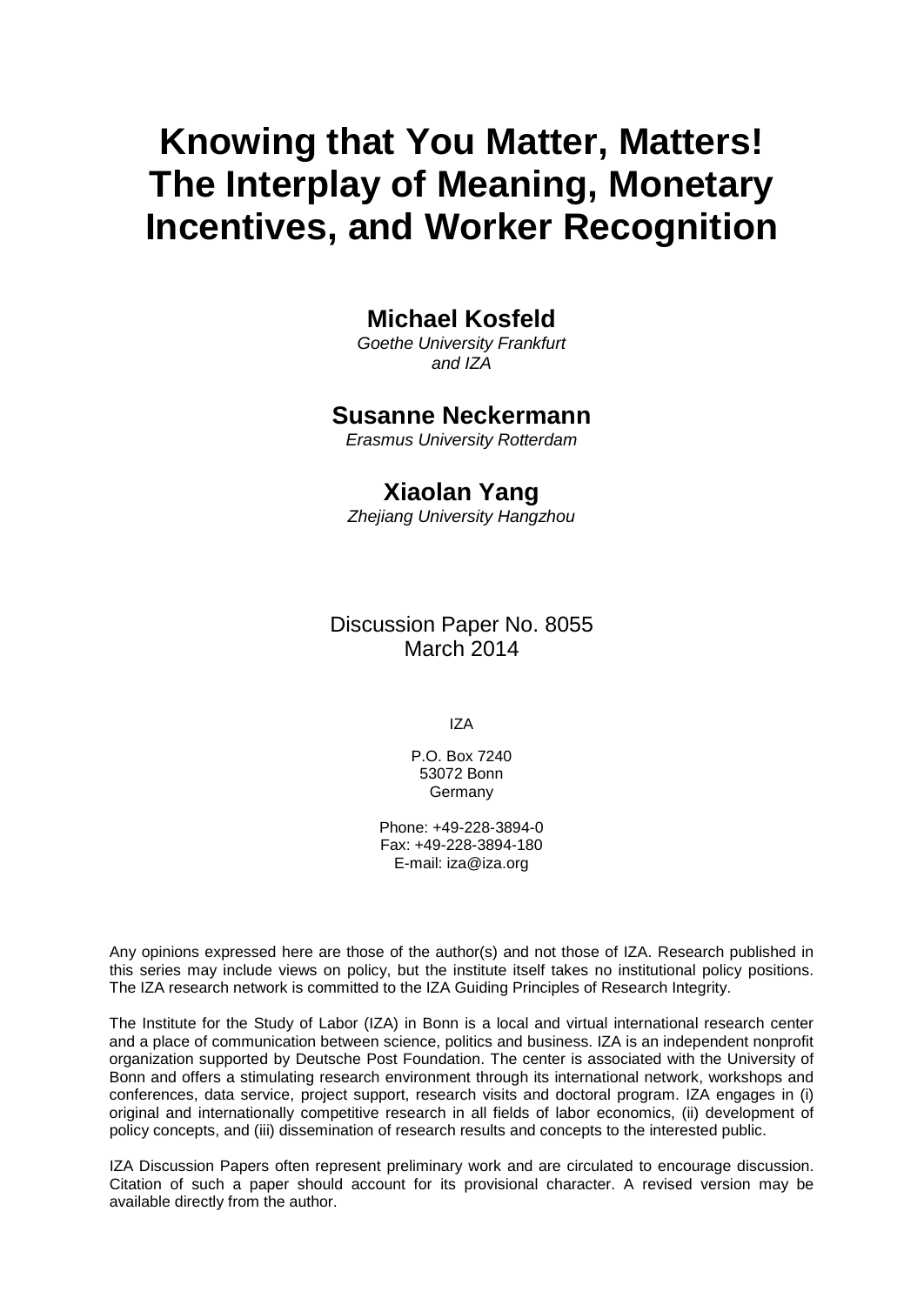IZA Discussion Paper No. 8055 March 2014

## **ABSTRACT**

## **Knowing that You Matter, Matters! The Interplay of Meaning, Monetary Incentives, and Worker Recognition[\\*](#page-1-0)**

We manipulate workers' perceived meaning of a job in a field experiment. Half of the workers are informed that their job is important, the other half are told that their job is of no relevance. Results show that workers exert more effort when meaning is high, corroborating previous findings on the relationship between meaning and work effort. We then compare the effect of meaning to the effect of monetary incentives and of worker recognition via symbolic awards. We also look at interaction effects. While meaning outperforms monetary incentives, the latter have a robust positive effect on performance that is independent of meaning. In contrast, meaning and recognition have largely similar effects but interact negatively. Our results are in line with image-reward theory (Bénabou and Tirole 2006) and suggest that meaning and worker recognition operate via the same channel, namely image seeking.

JEL Classification: C93, J33, M12, M52

Keywords: meaning, monetary incentives, worker recognition, field experiment

Corresponding author:

Michael Kosfeld Chair of Organization and Management Goethe University Frankfurt Grüneburgplatz 1 60323 Frankfurt/Main Germany E-mail: [kosfeld@econ.uni-frankfurt.de](mailto:kosfeld@econ.uni-frankfurt.de)

Financial support from the DFG-ANR project "Understanding organisations – The complex interplay of incentives and identity" (FR 2822/1-1) is gratefully acknowledged.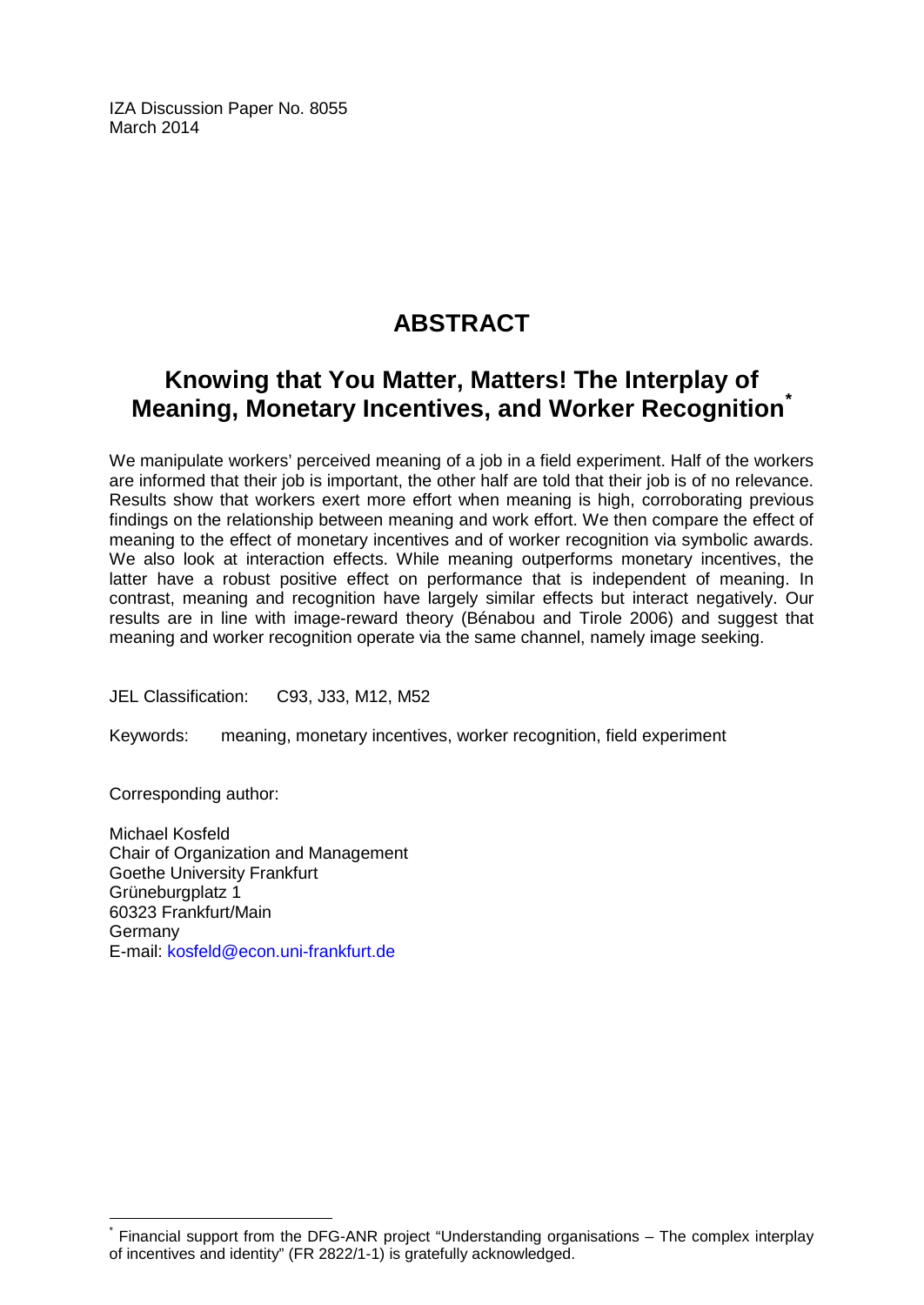## 1 Introduction

Many people care about their job besides the income the job generates. Important motivations include the pure enjoyment somebody feels when performing the tasks a job comprises, the impact the job has on outcomes the individual cares about, the status and prestige a job conveys, or the social identity individuals share with other members in the organization. In recent years, a large literature in psychology and economics has documented and analyzed a number of non-pecuniary work motives both empirically and theoretically. The results suggest that employers have powerful instruments besides monetary compensation at their disposal to motivate and reward employee effort.<sup>1</sup>

One important factor that has received relatively little attention in the literature is the meaning, or meaningfulness, of a job or task as it is perceived by the individual who performs it. Meaning in this context is understood as the extent to which a job "(a) is recognized and/or (b) has some point or purpose" (Ariely, Kamenica, and Prelec 2008, p672). The notion of meaning is highly related to the concept of task significance (cf. Hackman and Oldman 1976) capturing the degree "to which a job provides opportunities to improve the welfare of others" (Grant 2008, p110). Ariely et al. (2008), for example, find in a lab experiment that participants' reservation wage strongly depends on the perceived meaning of the task. In their study, meaning is manipulated by the experimenter either explicitly acknowledging or ignoring a participant's performance. In case performance is acknowledged, participants are

<sup>&</sup>lt;sup>1</sup>The literature is too large to be cited in its entirety. As a starting point, see, for example, Deci, Koestner, and Ryan (1999), Bénabou and Tirole (2003), Prendergast (2008) on intrinsic motivation; Ellingsen and Johannesson (2007), Kosfeld and Neckermann (2011), Ashraf, Bandiera, and Lee (2013), Gubler, Larkin, and Pierce (2013) on employee recognition; Blanes i Vidal and Nossol (2011), Barankay (2012), Charness, Masclet, and Villeval (2013) on rank incentives; Francois (2000), Besley and Ghatak (2005), Carpenter and Gong (2013), Gerhards (2013), Fehrler and Kosfeld (2014) on mission motivation; Bénabou and Tirole (2006), Ariely, Bracha, and Meier (2009), Carpenter and Myers (2010) on image motivation; and Akerlof and Kranton (2000, 2005), Chen and Li (2009), Masella, Meier, and Zahn (2012) on group identity.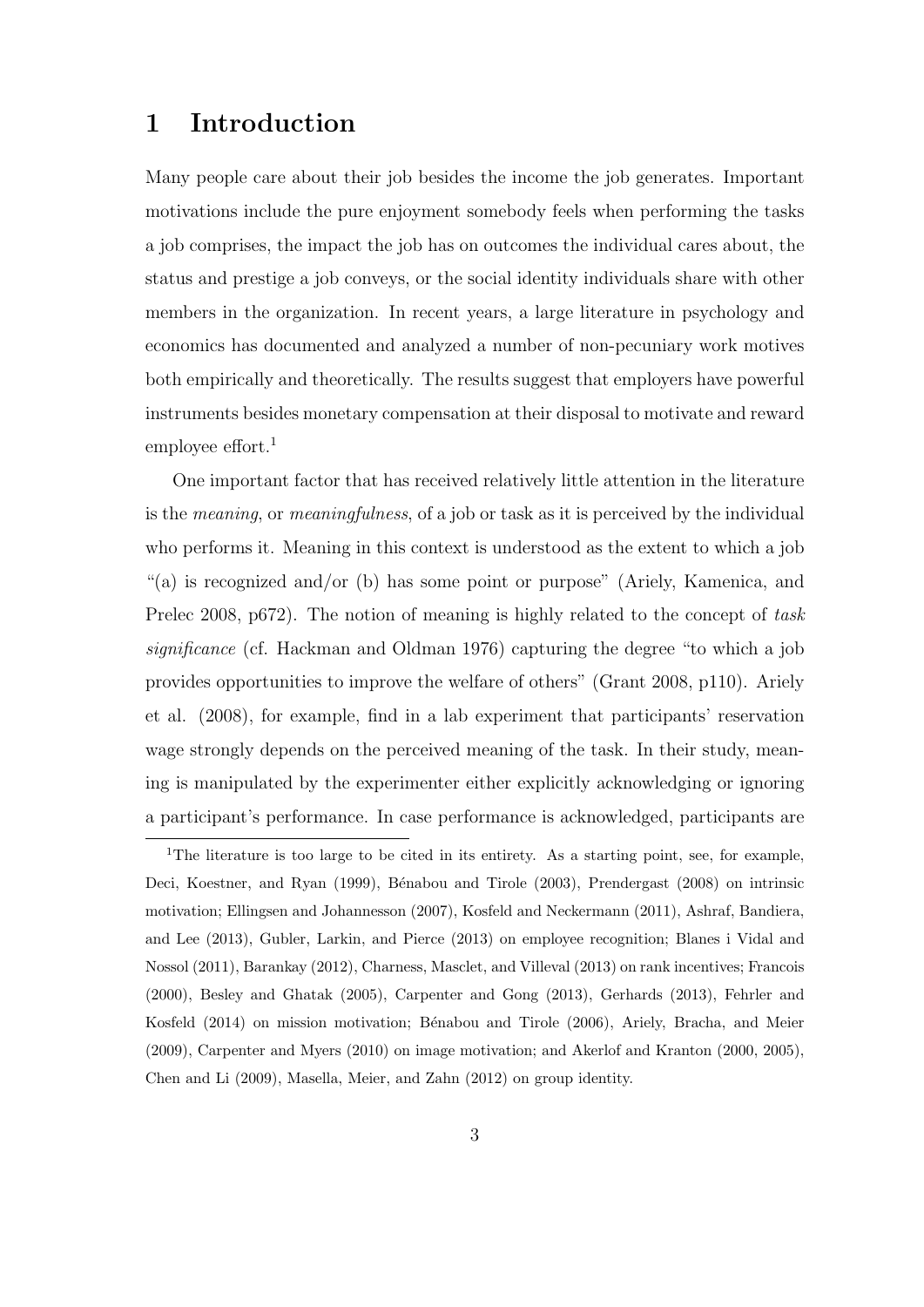willing to do the same task for an about 40 percent lower reservation wage compared to if performance is ignored.<sup>2</sup> Similarly, Grant (2008) documents a significant increase in the performance of fundraising callers when the latter receive positive information about the meaning of their job  $-$  in this case, the impact the funds they raise have on others. The interpretation of both findings is that individuals care about "what they do" and respond to changes in perceived job meaning in both labor supply and effort provision.

While the results are intuitive, an open question is how the effect of meaning relates to — and interacts with — the impact of other important motivators, such as monetary incentives and worker recognition. Monetary incentives are the primary and ubiquitous mean of motivating and compensating employees; most economic research on incentives also focuses on financial rewards (Prendergast 1999). In addition, recent evidence shows that recognition, e.g., via symbolic awards such as "Employee of the Month", also plays an important role in labor relationships (Kosfeld and Neckermann 2011, Ashraf et al. 2013, Gubler et al. 2013, Bradler et al. 2013). In order to gain a better and broader understanding of the role of meaning, it seems relevant to assess the influence of meaning on work effort not only in isolation but together and in comparison with these other two important types of incentives.

Further, it is unclear what mechanisms are responsible for the positive effects of meaning, i.e., why individuals care about what they do and what impact their work has on others. One possible mechanism is that individuals care about the different outcomes of their job per se. Another mechanism is that individuals do not care about outcomes directly but are more concerned about their social- and self-image that is associated with their job and its outcomes (Bénabou and Tirole 2006).<sup>3</sup> Understanding the mechanisms is obviously important in order to integrate

<sup>2</sup>Cf. Chandler and Kapelner (2013) for a similar study on Amazon's MTurk comparing the effect of meaning on participation and effort across different cultures (India and US).

<sup>3</sup>While Grant (2008) suggests that the first mechanism is in place, the results in Ariely et al. (2008) seem more in line with the second mechanism.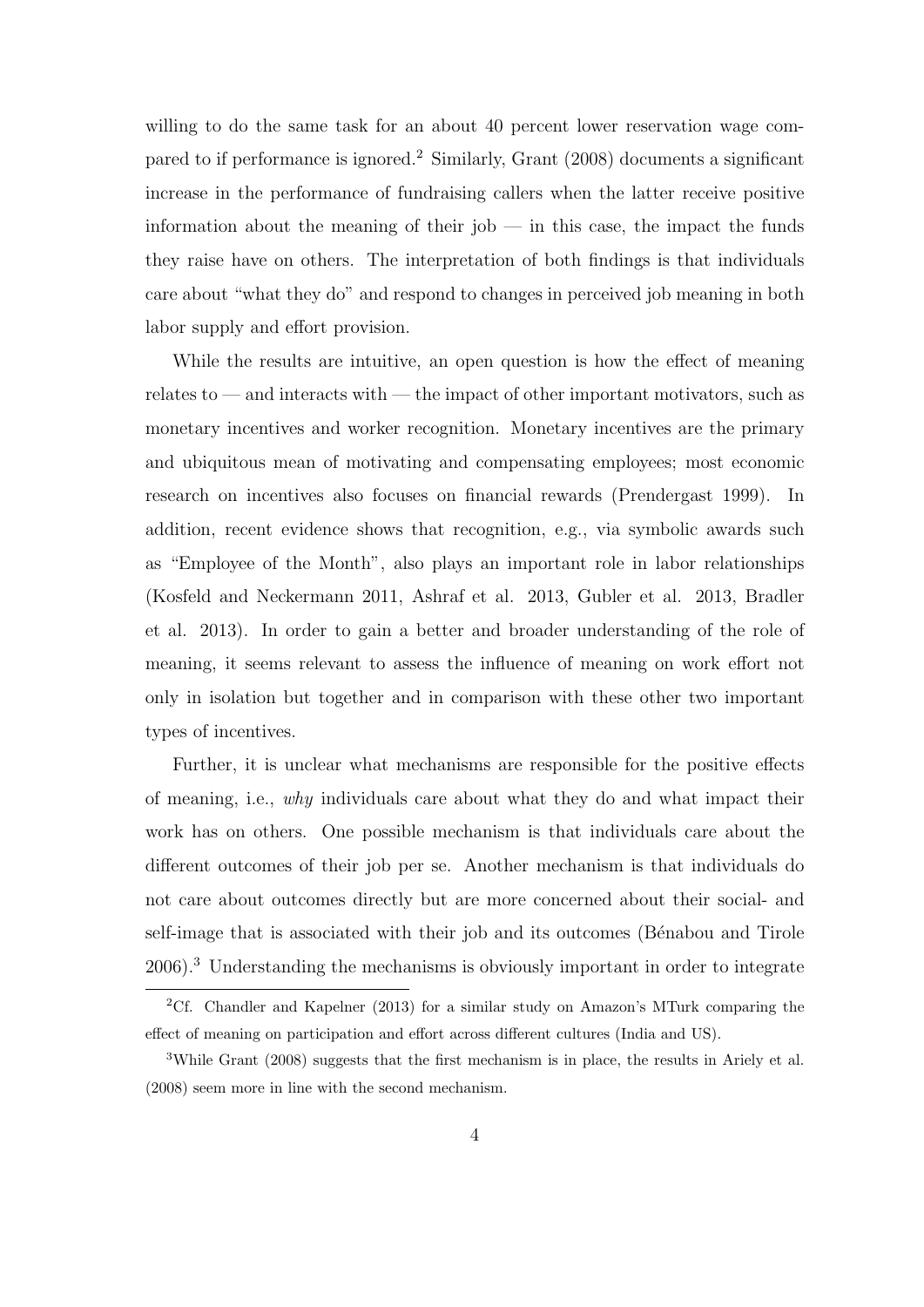the role of meaning in current behavioral economic models and to derive relevant policy implications for firm owners and managers.

This paper uses a field experiment to analyze the effect of the meaning of a job on workers' performance. Our main research questions are whether meaning affects performance and if so, how the effect of meaning compares to and interacts with the effect of (i) monetary incentives (piece rates) and (ii) worker recognition (symbolic awards). By looking at interactions we are able not only to shed light on the boundaries and contexts in which meaning matters, but also, and perhaps even more importantly, on how and why meaning affects performance. In addition, our study also allows us to address the effectiveness and stability of monetary and non-monetary rewards across different contexts (here, with and without meaning).<sup>4</sup>

In our field experiment, in which we collaborate with a large research center in Hangzhou, China, 413 students are hired for a one-time data entry job. Based on a  $2 \times 3$  design, we vary both the meaning of the task and the provision of incentives independently. In the high-meaning condition, workers are told that the data is needed for an important project. In the low-meaning condition, workers receive the information that the data has already been entered and is being analyzed. The demeanor of the research assistant further suggests that their work is of no relevance. Independently of this, workers are either paid a fixed wage (baseline), a fixed wage plus piece rate (monetary incentive), or a fixed wage with the hardest working individual additionally receiving a symbolic award at the end of the session (recognition).

Our main results show that, in line with previous evidence, meaning significantly increases performance. The average effect size is about 14 percent. The effect is significantly larger than the effect of monetary incentives (8 percent) and somewhat smaller than the effect of recognition (19 percent) in the low-meaning condition.

<sup>4</sup>To date, only few studies have addressed the robustness of incentive effects across different environments in a comparable way. Exceptions include Camerer and Hoghart (1999) and Stajkovic and Luthans (2001).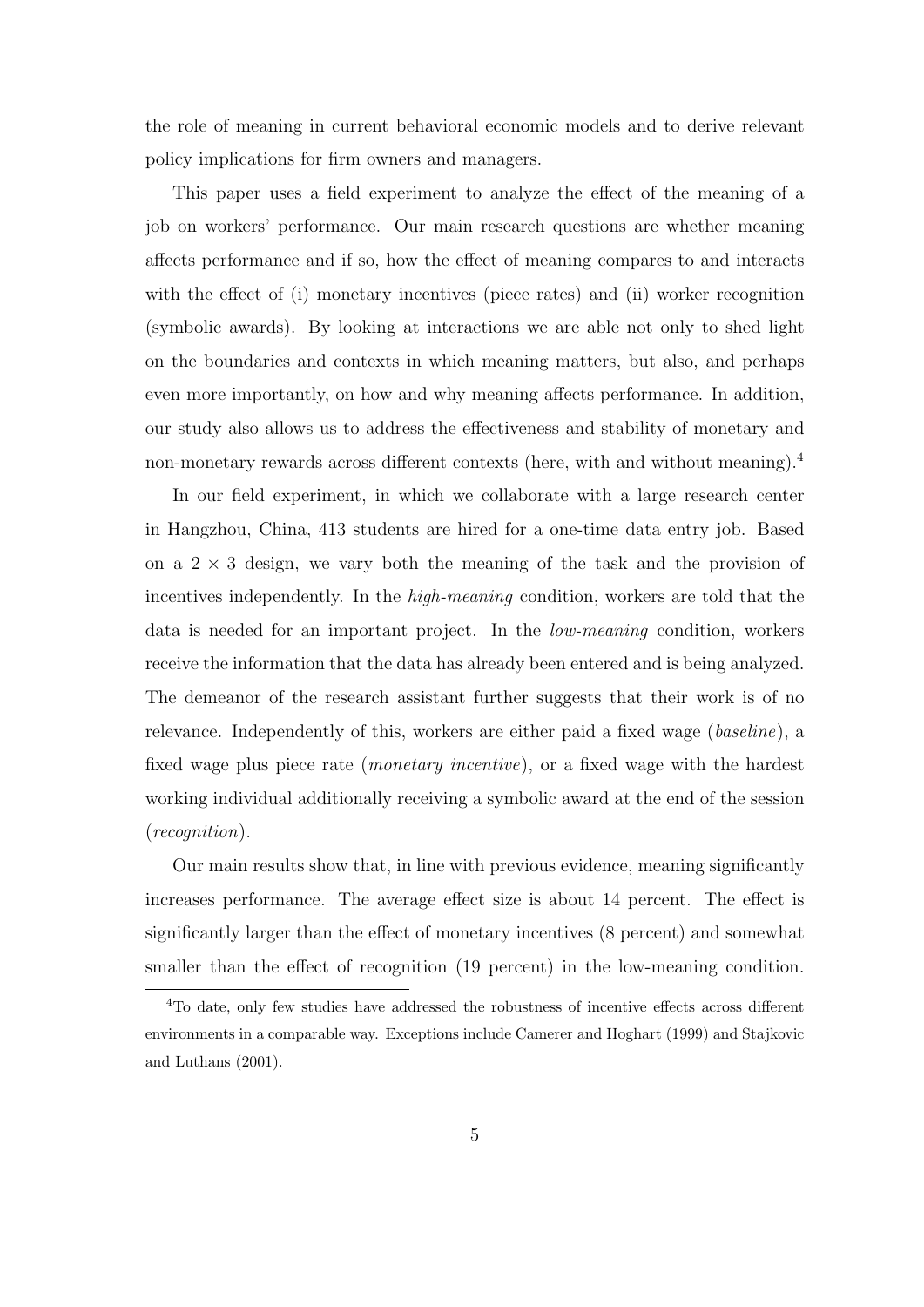We find no significant interaction effect of meaning and monetary incentives, i.e., both motivators have similarly positive effects independent of whether the other incentive is present or not. In particular, we observe no "crowding out" due to monetary incentives in our data, a result that is line with recent evidence from Ariely et al. (2009), who document that monetary incentives increase performance in a task that is (or is not) intrinsically motivated as long as effort is exerted in private. However, we do find a strong and negative interaction effect of meaning and recognition. Recognition substantially increases performance only if workers' perceived meaning of the task is low. Performance in this treatment is as high as in the baseline condition with high meaning, suggesting that recognition provides meaning to an otherwise meaningless task. Recognition has no further effect when workers' perceived meaning is high. Similarly, meaning does not increase performance in the presence of recognition. We can rule out that the ineffectiveness of these rewards is driven by pure ceiling effects, as performance under high meaning and monetary incentives is substantially higher than under high meaning but without incentives.

Overall, our results corroborate the importance of meaning with regard to work effort. Knowing that you matter, matters! They also show that in connection with different levels of meaning, monetary incentives are strong and reliable motivators, while recognition may or may not yield positive effects. Finally, the interactions observed in our data allow us to draw first conclusions about the underling mechanism through which both meaning and recognition affect performance. Our results are inconsistent with the assumption that meaning and recognition influence workers' motivation independently via separate channels. Rather, they suggest that both motivators rely on the same channel, namely image seeking. To see this, note that the model of Bénabou and Tirole (2006) predicts that tasks or rewards with a bearing on an individual's social or self-image work less well in the presence of other motivators that also have image value. The intuition is that the marginal benefit of image rewards declines as motivation is more and more ascribed to image motivation. In consequence, image rewards have substitutive, rather than additive effects,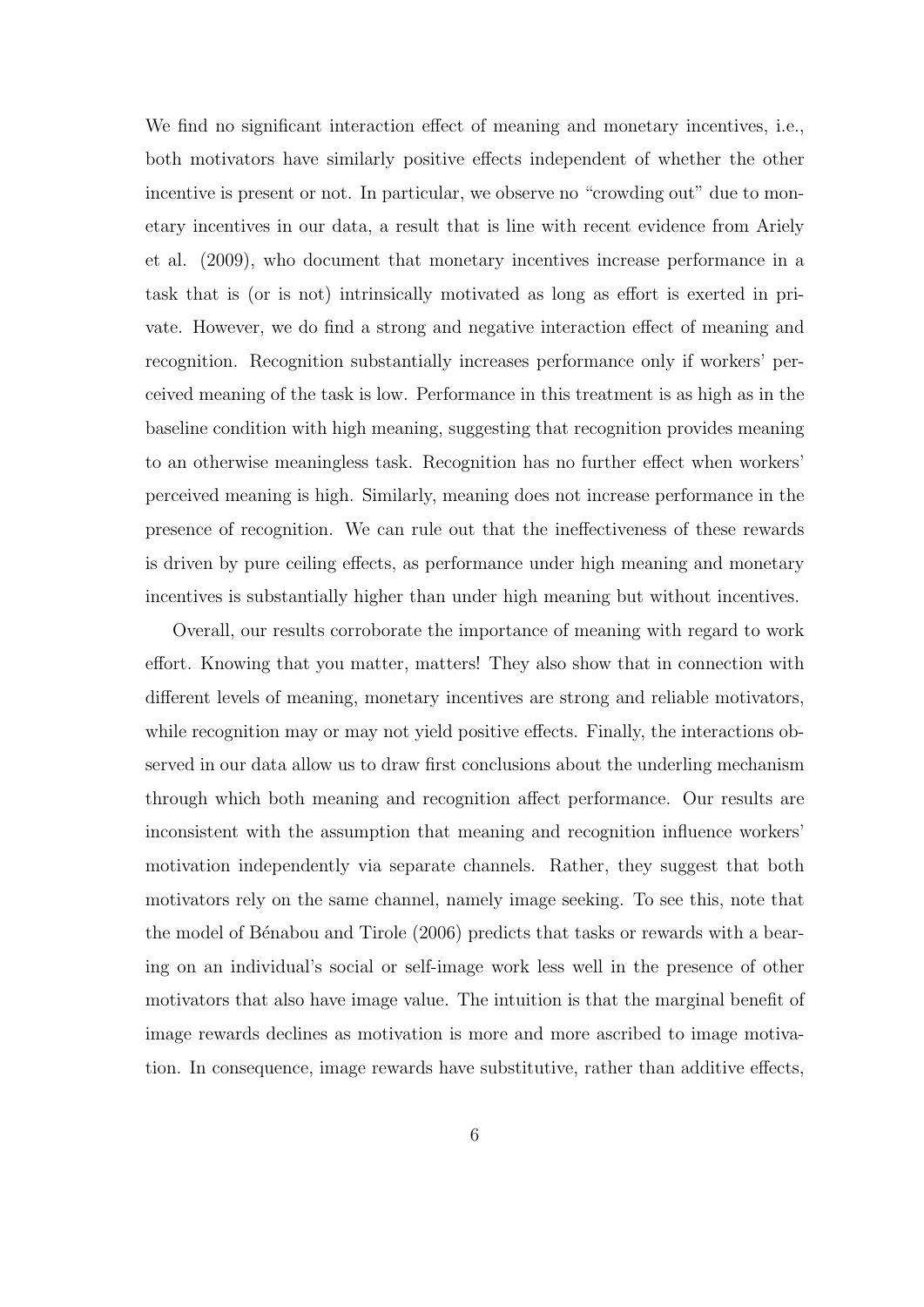which is exactly what we find. Thus, knowing that you matter, matters; however, not because you care directly, but because the image value of what you do increases.

The paper proceeds as follows. Section 2 explains the design and treatments of our field experiment. Section 3 derives behavioral hypotheses. Section 4 presents the results. Finally, Section 5 concludes.

## 2 Experimental Design

### 2.1 Basic Set-Up

In collaboration with the Social Survey Research Center of Zhejiang University in Hangzhou, China, we conducted a field experiment to assess the impact of meaning on work performance in relation to and in combination with monetary incentives and worker recognition. The experiment took place between November 2010 and March 2011. At that time, the research center had just received more than 400 surveys from a large-scale study on the parent-child relationship of migrant workers in China that needed to be filed into an electronic database. In the name of the research center, we hired students for a one-time, two-hours data entry job where they could earn a fixed pay of Yuan  $50$  (\$8).<sup>5</sup> The job offer was announced on the research center's website and posted on campus bulletin boards. Students registered for the job via email.

Upon arrival, students were seated in front of different workstations. The workstations were arranged with sufficient space between them to ensure that individuals felt unobserved. In each session, students received a short introduction about the research center and the particular project the survey was about. Additionally, a short instruction was given on how answers from the surveys were to be filed into the database. During the introduction it was emphasized that the job was one-time, that a second participation was not possible, and that the research center had no job vacancies to fill at the moment. Students used a web interface to file the surveys.

<sup>5</sup>The hourly wage for a student job at Zhejiang University ranges between Yuan 20-30.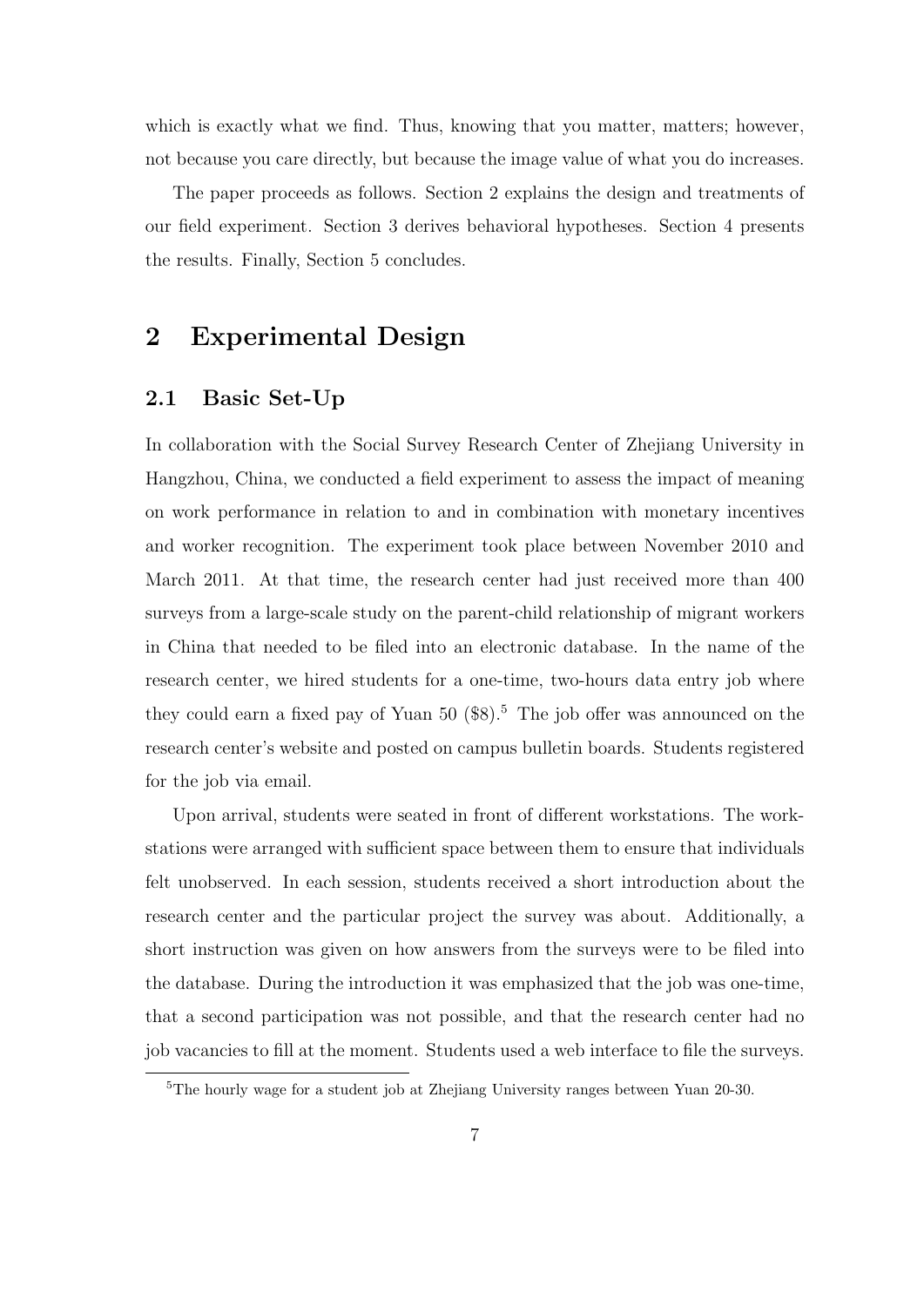The web interface was set up like an online version of the survey the students had in front of them. Each survey consisted of 151 questions, 14 of which were free-text fields. The remaining questions were multiple-choice questions.

Every student received 20 to 30 questionnaires that were stacked in a nontransparent box in front of them, with a second box next to it to deposit the completed questionnaires. This reduces peer effects to a minimum as it inhibits students to compare their work with each other (cf. Falk and Ichino 2006, Mas and Moretti 2009). No student completed all the surveys provided to them. When students started working, the research assistant left the room informing students that she was working outside, was available for queries at any time, and that students could take breaks whenever necessary. Five minutes before the end of a session, the research assistant came back into the room asking students to stop working and to close the database. Subsequently, students were asked to fill out a short questionnaire to provide feedback to the research center regarding the job. The questionnaire included questions about satisfaction with the job and the fixed wage, the quantity and quality of the work accomplished, whether full concentration had been required, and whether students had prior experience with entering data.

During work, students could use the internet whenever they wanted, for example to check emails. Together with the fixed wage, these measures (visible internet access and absence of a supervisor in the room) were taken to give students in the baseline condition a certain leeway in how much time to spend on filing the surveys. Furthermore, a collective break was avoided to minimize group effects and communication between participants. Overall, the task was quite exhausting and monotonous. Therefore, we do not believe that students had a lot of intrinsic motivation to perform the task in the absence of any meaning.

### 2.2 Treatments

We implemented a  $2 \times 3$  design, in which both the meaning of the task (*low meaning*) vs. high meaning) and the provision of incentives (baseline vs. monetary incentive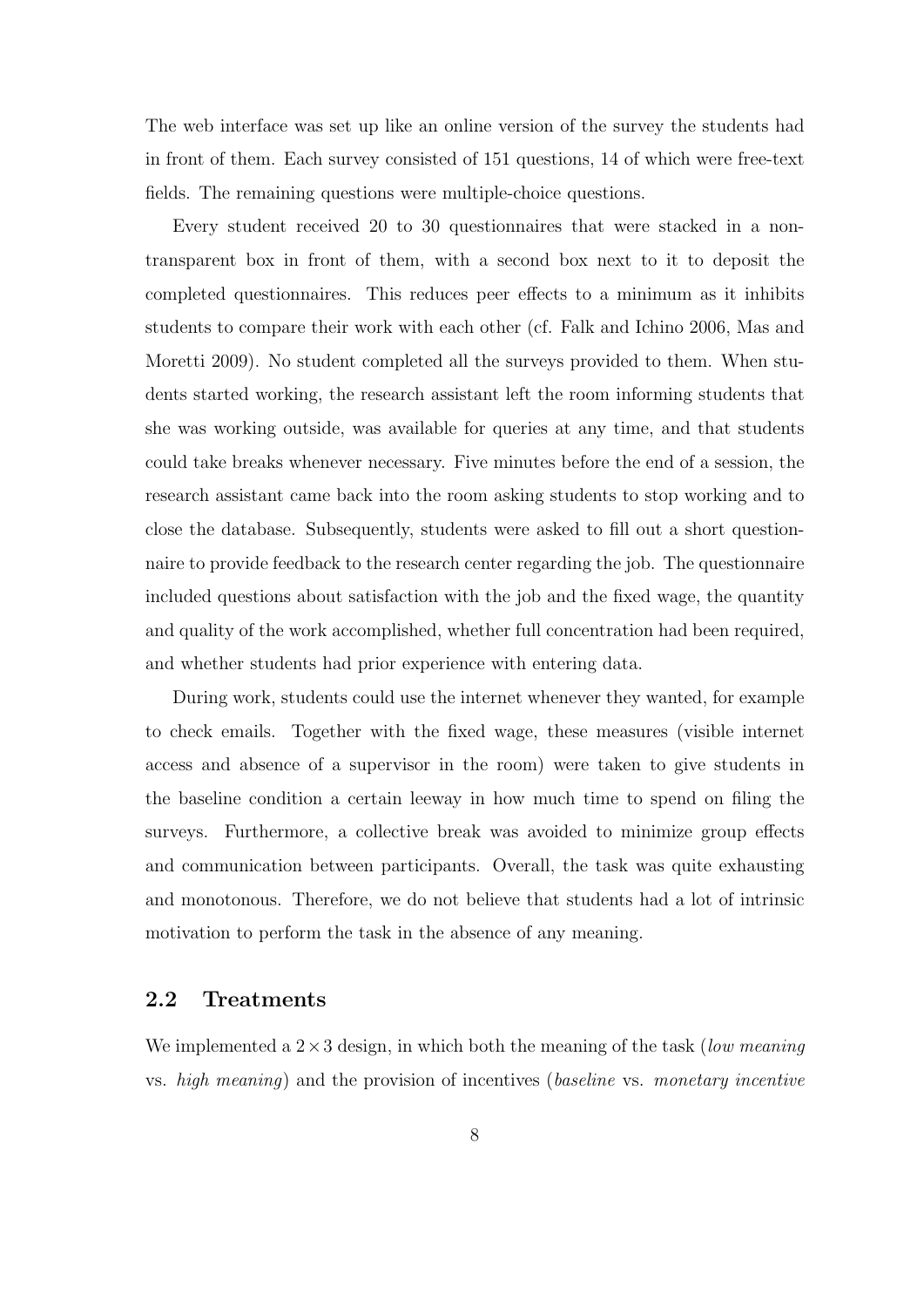vs. recognition) were varied independently. A detailed script of each treatment condition is given in the Appendix.

First, in the high-meaning condition, students were informed that they contribute to an important research project for which the data needs to be entered, so that the researchers can start with their analysis. In contrast, in the *low-meaning* condition, students were told that the data had already been entered and that the researchers are analyzing the data; however, one researcher thinks that the data should be entered again. The demeanor of the research assistant in this condition made clear that she did not think that this made any sense and that she had doubts whether the data would ever be used.

Second, with regard to incentives, we implemented as baseline a no-incentive condition, in which students earned only the fixed wage of Yuan 50 independent of work output. Next, in the *monetary-incentive* condition students earned the fixed wage of Yuan 50 plus a piece rate of Yuan 1 per survey. Finally, in the *recognition* condition, students earned the fixed wage of Yuan 50 and they were told that the person who entered most data in their workgroup was awarded a smiley button at the end of the work session. The award was handed over by the research assistant in front of all students at the end of the session. The motivation for this treatment manipulation comes from popular awards such as "Employee of the Month", in which top performers' effort is symbolically recognized in a publicly observable manner.

Altogether, our experiment comprises six different treatment conditions. In total, 413 students participated in the study; 213 students participated in the low-meaning condition (baseline 86, monetary incentives 67, recognition 47); 200 participated in the high-meaning condition (baseline 59, monetary incentives 53, recognition  $101$ ).<sup>6</sup>

<sup>6</sup>Unfortunately, due to bad luck and a mistake in communication, some treatments ended up having more sessions than other treatments. These differences are, however, unsystematic. There are also some differences with respect to the exact number of participants within sessions. We control for groupsize in the empirical analysis. This does not affect the results.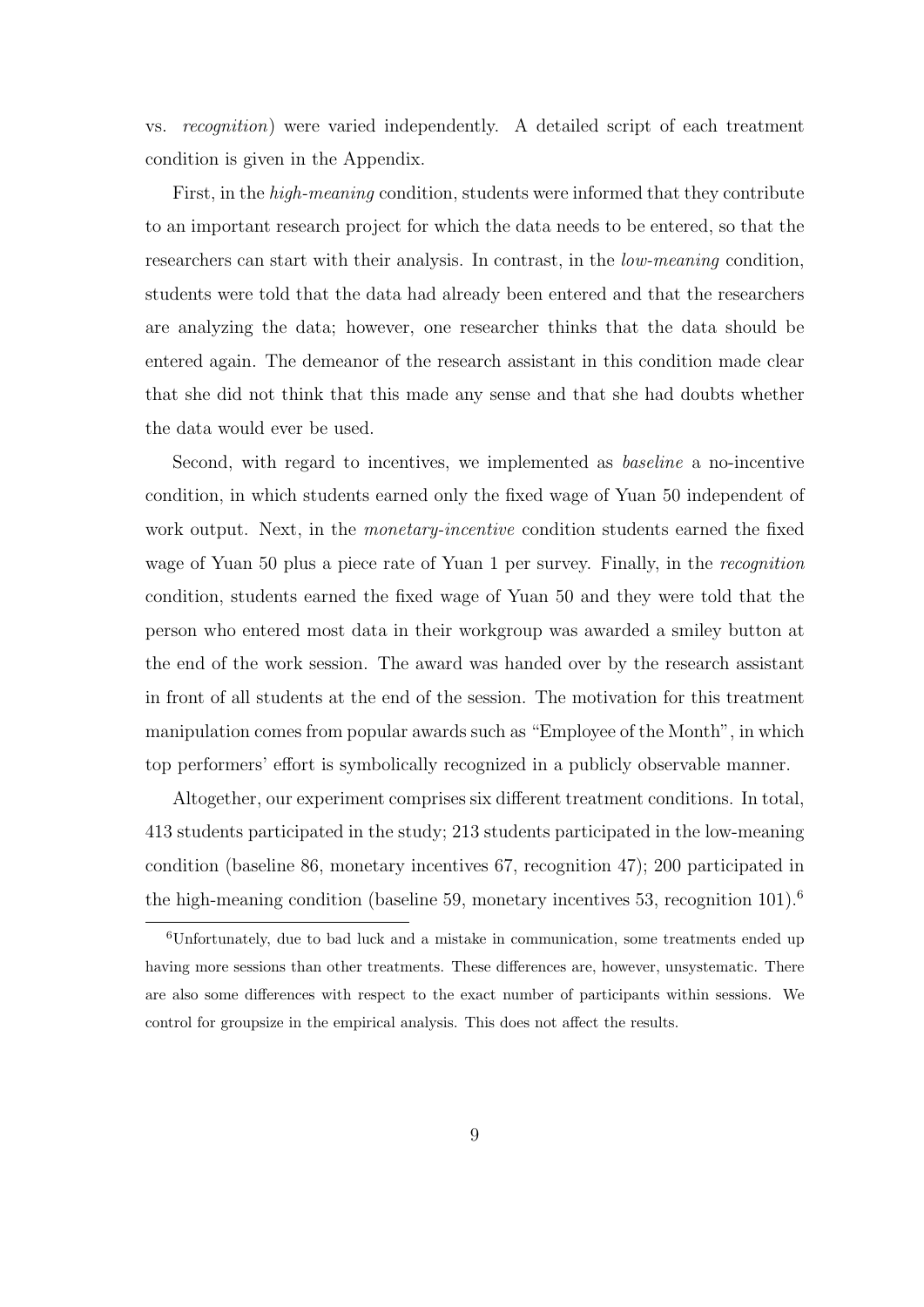## 3 Behavioral Hypotheses

The main research question of our study is whether the meaning of a task affects performance and if so, how the effect compares to and interacts with the impact of monetary incentives and worker recognition. Informed by previous findings from Ariely et al. (2008) and Grant (2008), we hypothesize that in the absence of any incentives average performance is higher when the perceived meaning of the task is high compared to when the perceived meaning is low.

Hypothesis 1 (Meaning) In the absence of recognition or monetary incentives, average performance is higher in the high-meaning condition compared to the lowmeaning condition.

With regard to the effect of monetary incentives, our null hypothesis is that piece rates increase average performance, because students care about monetary income and have an incentive to increase effort as long as the monetary benefit of Yuan 1 exceeds the marginal cost of completing another survey.

The next question is whether and how the effect of monetary incentives depends on meaning. In recent years a large literature both in psychology and economics has shown that extrinsic incentives such as piece rates may generate important interaction effects with subjects' intrinsic motivation to perform a task, leading to a potential crowding out of behavior (Deci et al. 1999, Gneezy, Meier, and Rey-Biel 2011). As a key channel for these effects an individual's concern for his reputation, or image, vis-à-vis himself and others has been identified (Bénabou and Tirole 2006).<sup>7</sup>

Based on these results, it is possible that monetary incentives may crowd out behavior in our experiment. This holds in particular for the high-meaning condition, where students' intrinsic motivation is expected to be high relative to the lowmeaning condition (cf. Hypothesis 1). However, students always work in private and their performance is never revealed to others, neither in the monetary-incentive

 $7$ See also Gneezy et al. (2011) and Bowles and Polanía-Reyes (2012) for a more general discussion.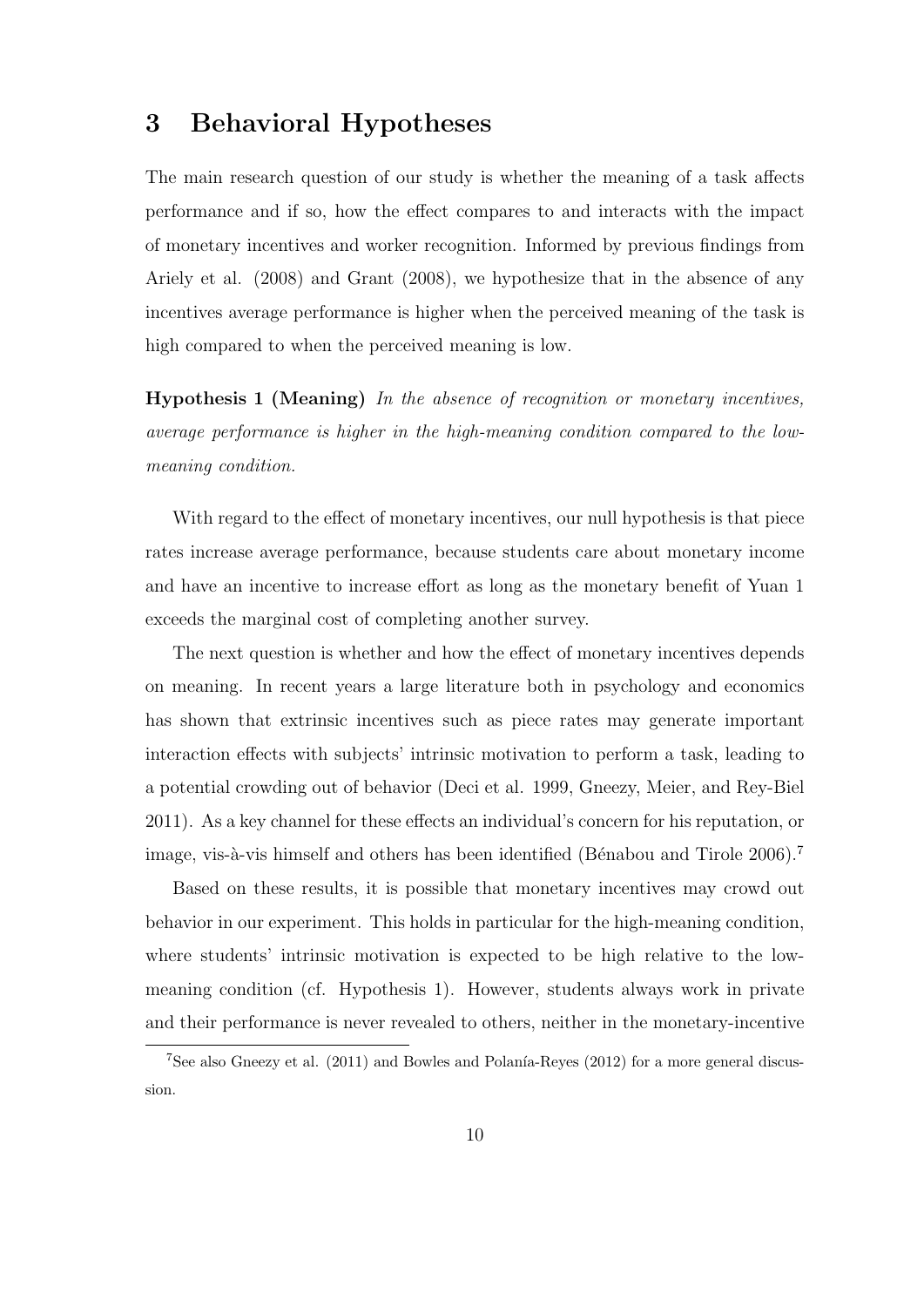condition nor in any other condition. Any image effect can therefore only be due to changes in an individual's self-image. Ariely et al. (2009) show that under such conditions monetary incentives actually do not crowd out behavior, while they do generate negative effects if behavior is made public (and thus social image concerns come into play). This suggests that self-image concerns have less motivational power than similar concerns about one's social-image.<sup>8</sup> We therefore expect crowding-out effects in our experiment, if they exist, to be small.

Hypothesis 2 (Monetary Incentives) Monetary incentives increase average performance in both meaning conditions; because performance is private, crowdingout effects are expected to be small.

When it comes to worker recognition, our point of comparison is Kosfeld and Neckermann (2011), who show that symbolic awards with little or no material value significantly increase worker performance. The suggested channel for the positive effect is the non-material benefit for the receiver of an award in form of recognition and status both from peers and the award-giving institution. Based on these results, we expect a positive effect of the symbolic award on average performance also in our setting.

The interaction effect with regard to meaning is less clear. On the one hand, it is conceivable that meaning increases the award's value, in so far as receiving an award for a meaningful task may be associated with a higher status and recognition than receiving an award for a relatively meaningless task. In this case, meaning should interact positively with recognition. On the other hand, meaning may also have a recognition element itself, as well. Ariely et al. (2008) argue that behavior is perceived as meaningful if it is acknowledged by others, e.g., the employer, the experimenter, or other people in general. Acknowledgment may be explicit, implicit, or even internalized as is the case, for example, if the behavior is obviously deemed

<sup>8</sup>This conclusion is also corroborated by recent evidence from van der Weele and von Siemens (2013).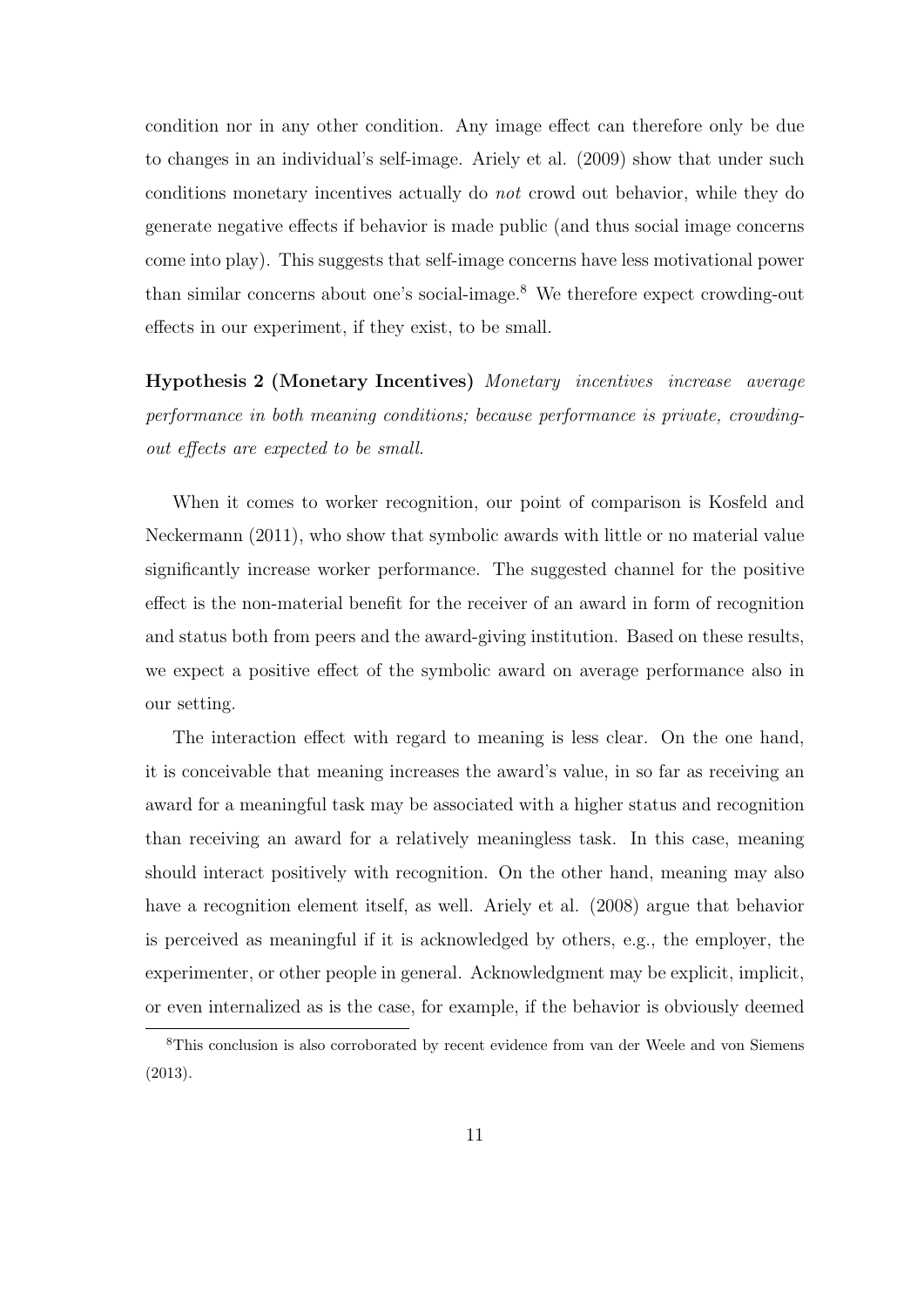desirable. This suggests that meaning and recognition may operate, at least partly, via the same channel. If this is so, image-reward theory (Bénabou and Tirole 2006) implies that the interaction effect of meaning and recognition is, in fact, negative. The reason is that the marginal benefit of image rewards declines as image rewards increase, because behavior is more and more ascribed to image motivation (Proposition 4, Bénabou and Tirole 2006). In our setting this means that recognition is expected to work less well when the perceived meaning of the task is high compared to when the perceived meaning is low.

Hypothesis 3 (Recognition) Recognition increases average performance. The interaction effect with meaning is ex-ante ambiguous: (a) if meaning increases the value of awards, the effect of awards should be higher in the high-meaning condition; (b) if, however, the meaning of a task has image value itself, symbolic awards work less well in the high-meaning condition.

Note that based on Hypothesis 3 our data allows us to draw first conclusions about the underlying channels through which meaning and recognition operate. A positive (or zero) interaction effect indicates that meaning and recognition enter a person's utility function separately, possibly even reinforcing each other (Hypothesis 3a). In contrast, a negative interaction effect suggests that meaning and recognition operate via the same channel, namely image rewards (Hypothesis 3b). We now turn to the results of our field experiment.

## 4 Results

In the results section we proceed as follows. We first consider the effect of meaning in the absence of either monetary incentives or recognition. We then compare the size of the effect of meaning with the effect size of monetary incentives and recognition, respectively. Finally, we look at interaction effects.

Figure 1 shows average performance in terms of the total number of survey questions entered in our baseline treatment without incentives, in both the low-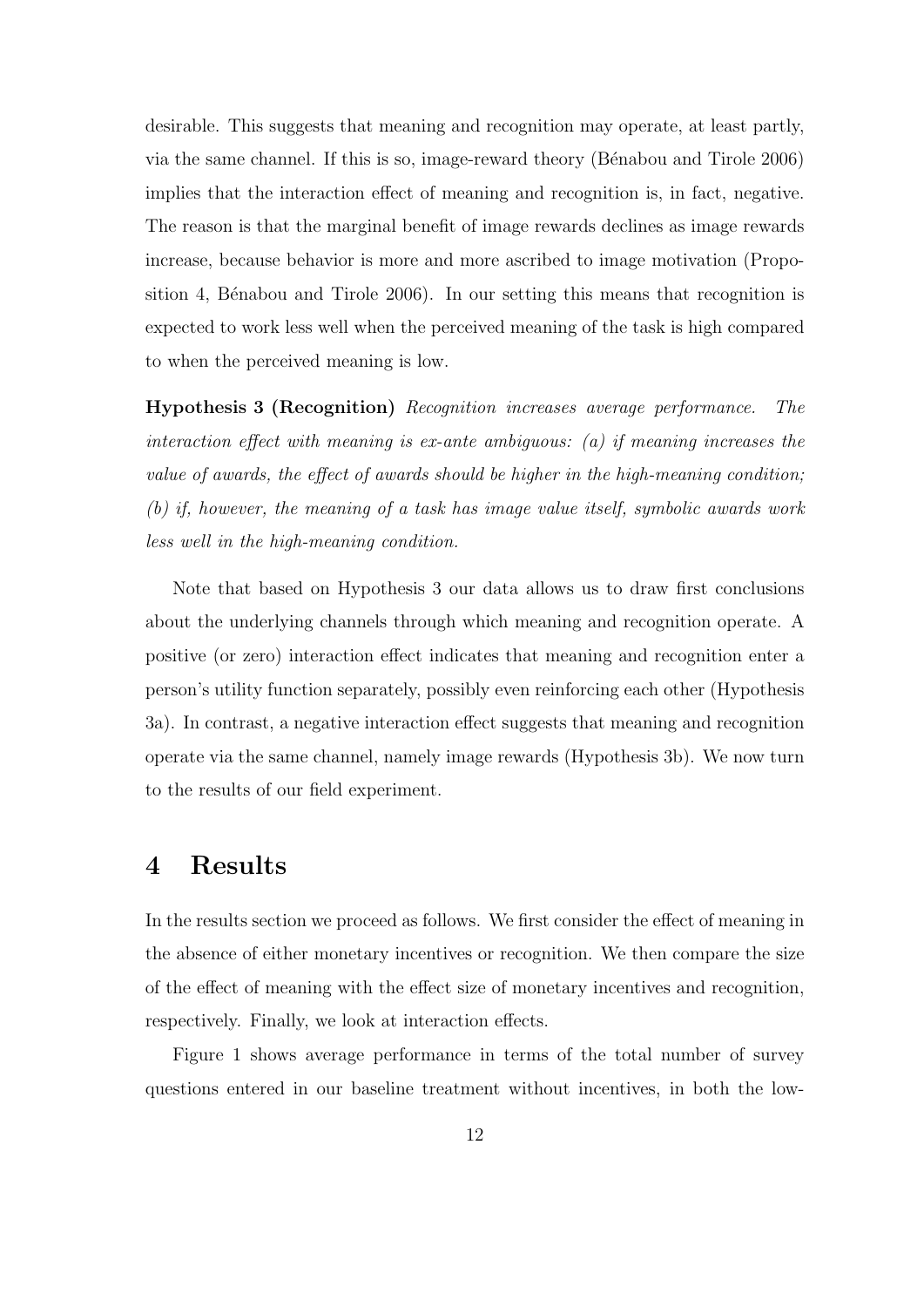

Figure 1: Effect of Meaning in the Absence of Incentives

and the high-meaning condition. The data speak a clear language. Increasing the meaning of the task when agents face no explicit incentives raises performance from 1598 questions in the low-meaning condition to 1844 questions in the highmeaning condition (Mann-Whitney test,  $p = 0.000$ )<sup>9</sup>. Thus, we find strong support for Hypothesis 1 corroborating the motivational importance of a worker's perceived meaning of his task with regard to intrinsically motivated effort.

The average effect size of meaning is 15.4 percent (246 questions) based on raw data. If we compare this to the effect of monetary incentives and recognition alone, we find that meaning has a significantly larger effect than monetary incentives but the effect is similar to, and not significantly different from, the effect of recognition. Consider Table 1, which shows the absolute and relative increase in performance in our three main treatment manipulations based on raw data, taking the low-meaning/baseline condition as a benchmark. On average, monetary incentives increase performance by 138 questions or 8.6 percent (Mann-Whitney test,  $p =$ 0.008). This is significantly less than the effect of meaning (Mann-Whitney test,  $p =$ 

<sup>9</sup>Unless otherwise specified, all tests are two-sided.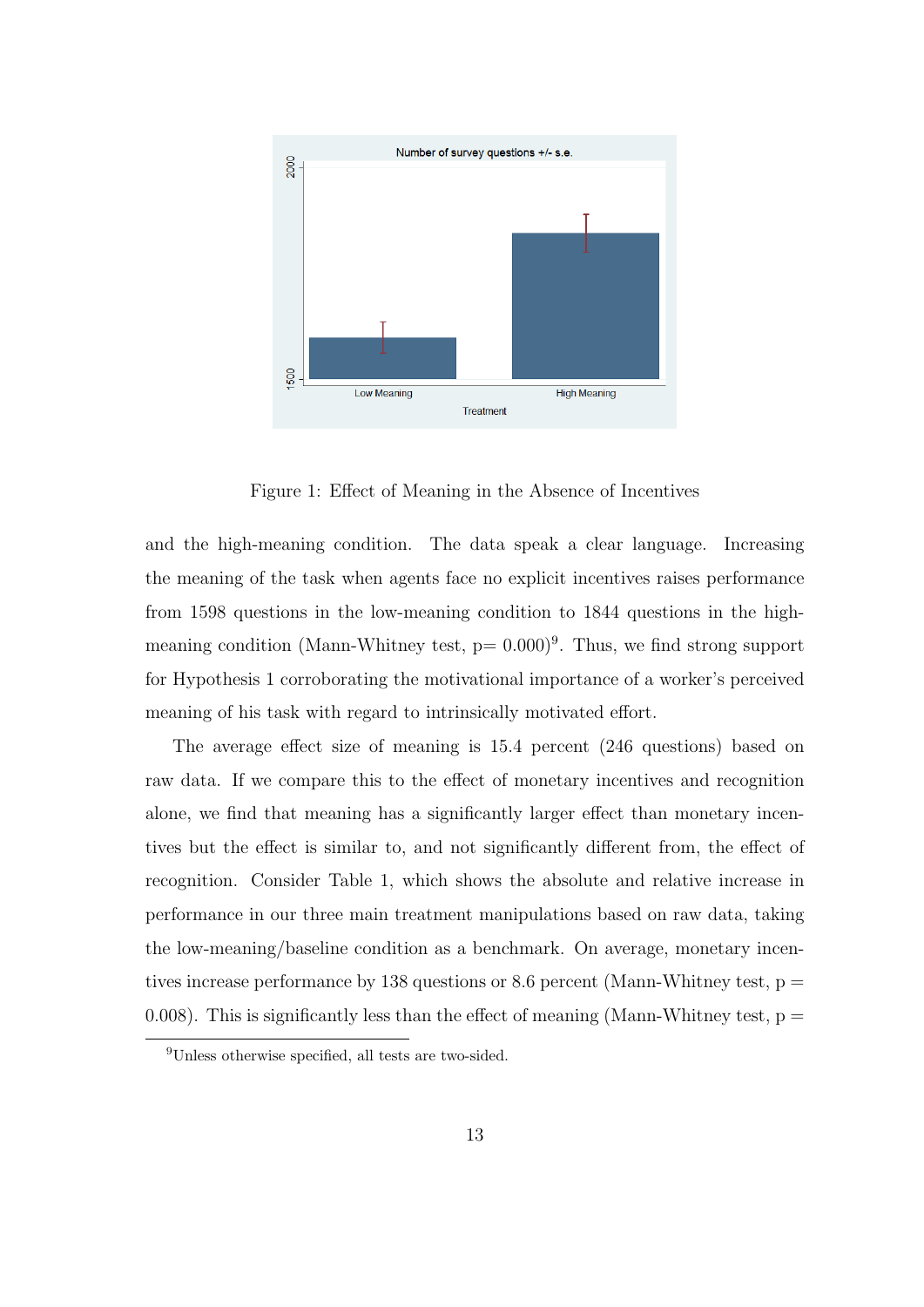0.049). In comparison, recognition increases performance even by 291 questions, or 18.2 percent, (Mann-Whitney test,  $p = 0.000$ ); however, the differential effect compared to meaning is not statistically significant (Mann-Whitney test,  $p = 0.809$ ). Overall, the data suggest that meaning and recognition have similarly strong effects while the effect of monetary incentives is positive but relatively weaker.

High Meaning Monetary Incentives Recognition Average Performance Increase  $246$  138 291 Percentage 15.4% 8.6% 18.2%

Table 1: Effect of Meaning vs. Monetary Incentives vs. Recognition

Note: Performance is measured as the number of survey questions entered into the database within the 115 minutes work time. Effects are based on raw data with the low-meaning/baseline condition as the benchmark.

Let us now turn to the interaction effects. Figure 2 shows average performance in all six treatments. The left panel compares students' performance with and without monetary incentives in both meaning conditions; the right panel shows the same comparison for recognition.

Two important observations can be made from Figure 2. First, monetary incentives increase performance both when meaning is low (black dashed line) and when meaning is high (grey solid line). We have already seen that students enter significantly more questions in the low-meaning condition if they are offered a piece rate compared to if they are paid only a fixed wage. Figure 2 shows that a similar positive effect can be observed when the perceived meaning of the task is high. In this case, average performance increases from 1844 questions under the fixed wage to 1941 questions under piece rates, which constitutes an increase of about 5 percent based on raw data (Mann-Whitney test,  $p=0.140$ ). Second, recognition increases performance only when the perceived meaning of the task is low. Again, we have seen above that performance in the low-meaning condition increases by about 18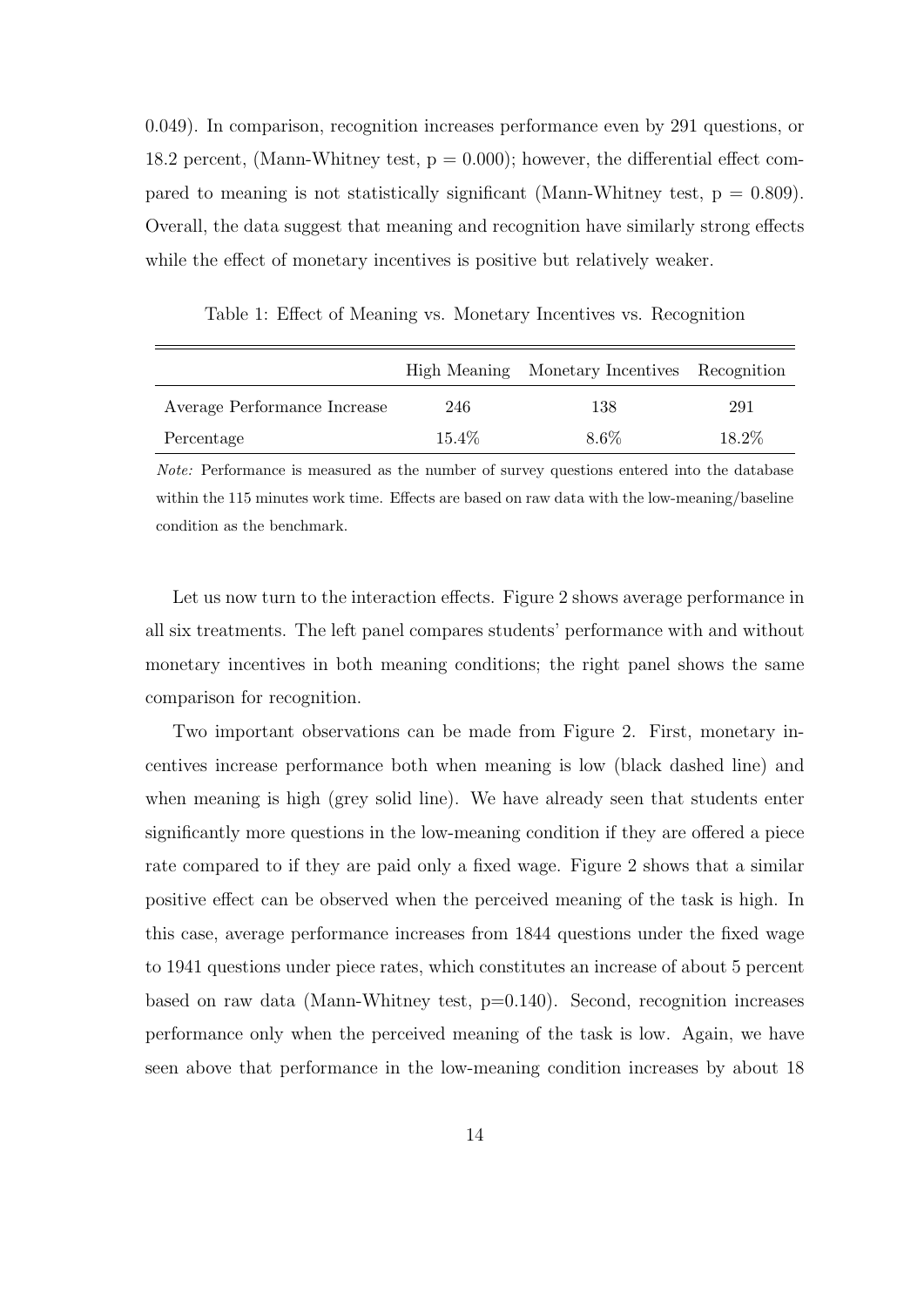

Figure 2: Effect of Monetary Incentives and Recognition Conditional on Meaning

percent if students are recognized by a symbolic award. In contrast, if the meaning of the task is high, the introduction of a symbolic award has no sizable effect on performance. Students' average performance in this case is 1853 with award and 1844 without award, which is not statistically different (Mann-Whitney test,  $p =$ 0.989 ).

The above findings are confirmed by a regression analysis with individual performance as the dependent variable. Table 2 displays the results. The omitted category is the low-meaning condition without incentives. We include dummies for the high-meaning condition, the provision of monetary incentives and recognition, as well as for the interaction between the two incentives schemes and the high-meaning condition, respectively. The first column includes no controls, columns II and III add controls for group size and gender, as well as for answers to the feedback form students filled out at the end of the job. Comparing the three columns in Table 2 shows that adding control variables has no notable effect on our results.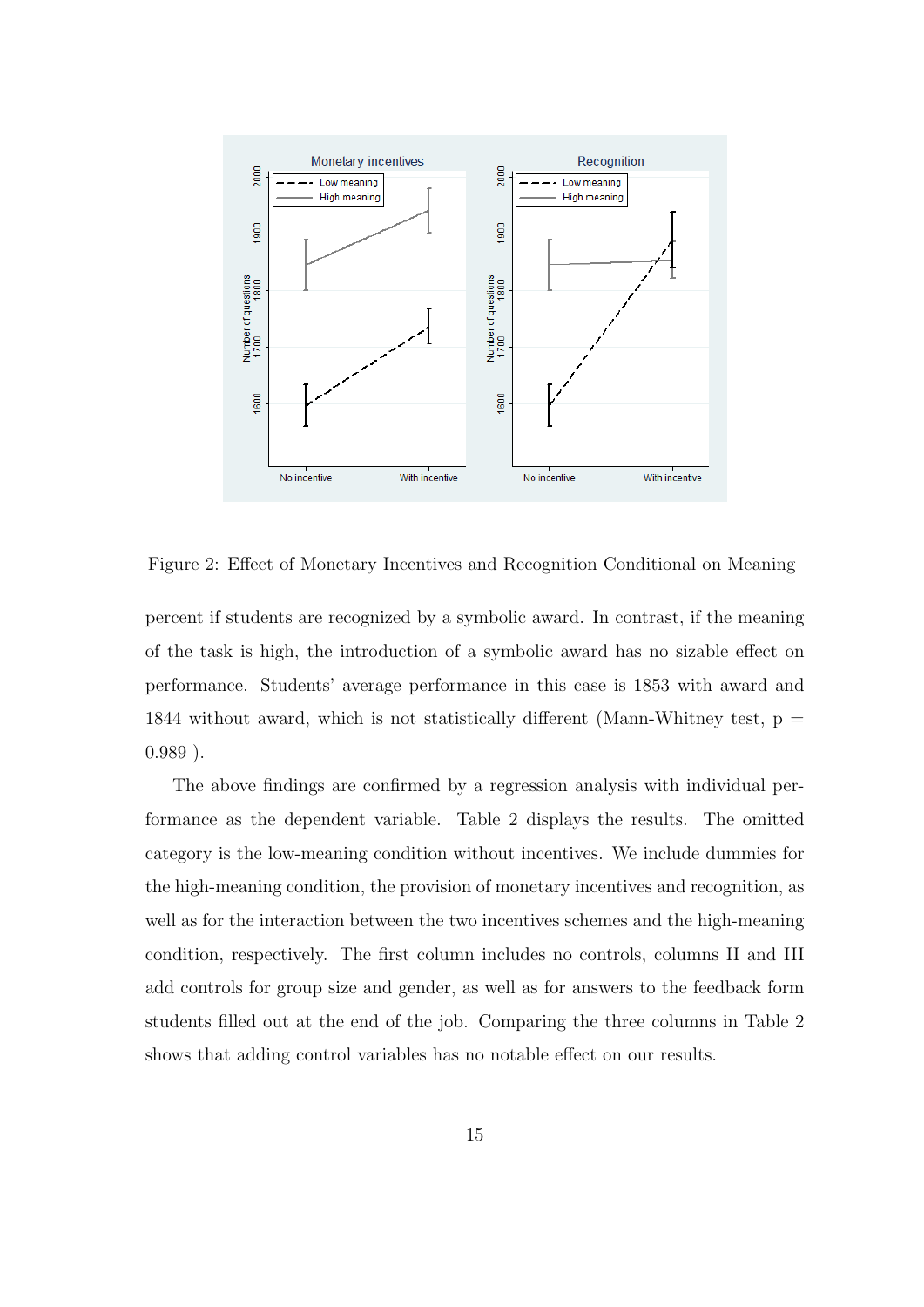|                                          | $\mathbf I$    | $\rm II$               | III           |
|------------------------------------------|----------------|------------------------|---------------|
| High meaning                             | $247.238***$   | 241.262***             | 231.043***    |
|                                          | (70.367)       | (69.691)               | (68.232)      |
| Monetary incentive                       | 138.397**      | $143.698***$           | $150.555***$  |
|                                          | (52.518)       | (52.409)               | (52.074)      |
| Recognition                              | 290.995***     | $314.093***$           | $308.254***$  |
|                                          | (63.931)       | (71.395)               | (61.394)      |
| High meaning $\times$ Monetary incentive | $-42.590$      | $-50.226$              | $-23.098$     |
|                                          | (79.549)       | (78.531)               | (82.372)      |
| High Meaning $\times$ Recognition        | $-282.267***$  | $-293.532***$          | $-275.482***$ |
|                                          | (93.021)       | (95.093)               | (85.259)      |
| Constant                                 | $1597.558***$  | 1308.645***            | 1246.688***   |
|                                          |                | $(49.090)$ $(188.703)$ | (187.663)     |
| Controls (group size, gender)            | N <sub>o</sub> | Yes                    | Yes           |
| Controls (questionnaire)                 | N <sub>o</sub> | N <sub>o</sub>         | Yes           |
| Observations                             | 413            | 413                    | 410           |
| <b>Sessions</b>                          | 55             | 55                     | 55            |
| Adj. $R^2$                               | 0.110          | 0.114                  | 0.150         |

Table 2: Treatment Effects on Performance

Note: The table reports OLS estimates of treatments on performance. Performance is measured as the number of survey questions entered into the database within the 115 minutes work time. Standard errors in parentheses account for clustering at the session level. The omitted category is the low-meaning/baseline condition. Asterisks next to coefficients indicate significance at the 10/5/1 percent level. Column I contains no controls. Column II contains controls for group size and gender. Group size is the number of students who worked together in a group. Column III adds answers to the questionnaire (whether the individual was happy with the job, with the fixed wage, the quantity of work accomplished, the quality of work accomplished, whether full concentration had been required to complete the job, and whether the individual had prior experience with entering data).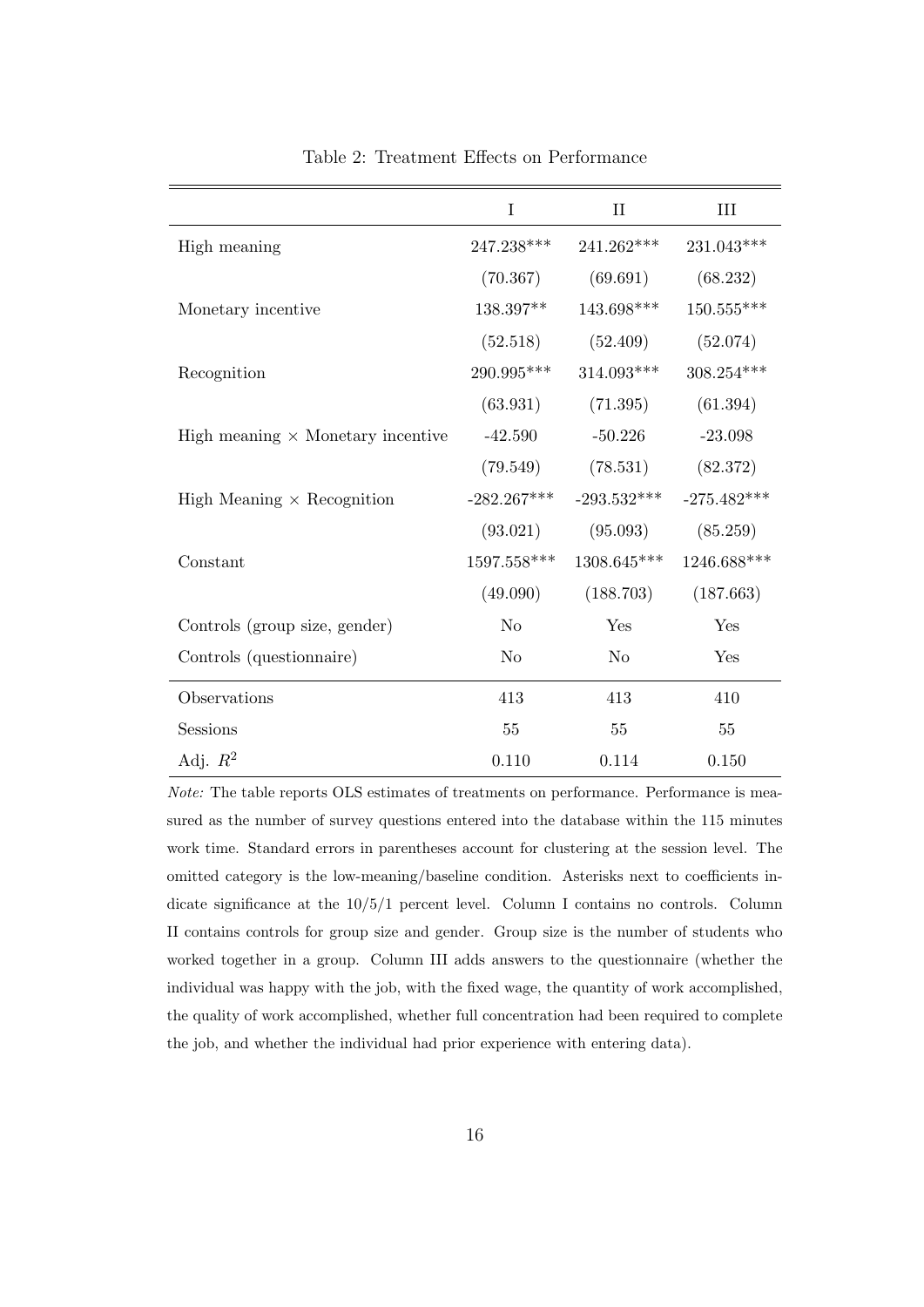Taking the full model in column III as a benchmark, we see that all treatments elicit substantial and statistically significant performance increases over the baseline condition. In particular, increasing only the perceived meaning of the task raises performance by about 230 survey questions on average compared to performance in the situation with low meaning and no additional incentives. In comparison, paying a piece rate increases average performance by 150 questions. The difference between these two effects is statistically significant ( $p = 0.004$ ). Paying a piece rate has a similarly positive effect if the perceived meaning of the task is high. In this case, average performance increases by 127 questions, which is less than in the low-meaning condition, but the differential effect is not statistically significant as the interaction between high-meaning and monetary incentives shows. By the same token, increasing meaning in the presence of monetary incentives also increases performance. The average effect size is 208 questions. Overall, the results confirm our first two Hypotheses 1 and 2: Meaning and monetary incentives are both significant motivators and there are no observable crowding-out effects.

Result 1 (Meaning) Increasing the meaning of a task significantly raises performance in the absence of incentives. The estimated effect size is 14 percent.

Result 2 (Monetary Incentives) Monetary incentives increase performance both when meaning is low and when meaning is high. The estimated effect size ranges between 7 and 9 percent. Crowding-out effects are small and insignificant.

By far the largest effect comes from symbolic awards, i.e., worker recognition. In the low-meaning condition, average performance increases by more than 300 question when a symbolic award is offered. Taking controls into account, we see that this effect is significantly stronger than the effect of monetary incentives  $(p = 0.002)$  but not significantly different from meaning alone  $(p = 0.249)$ . In contrast, if meaning is high, the effect of recognition is basically zero. Average performance with symbolic award is about 33 questions higher than without, which is not statistically different,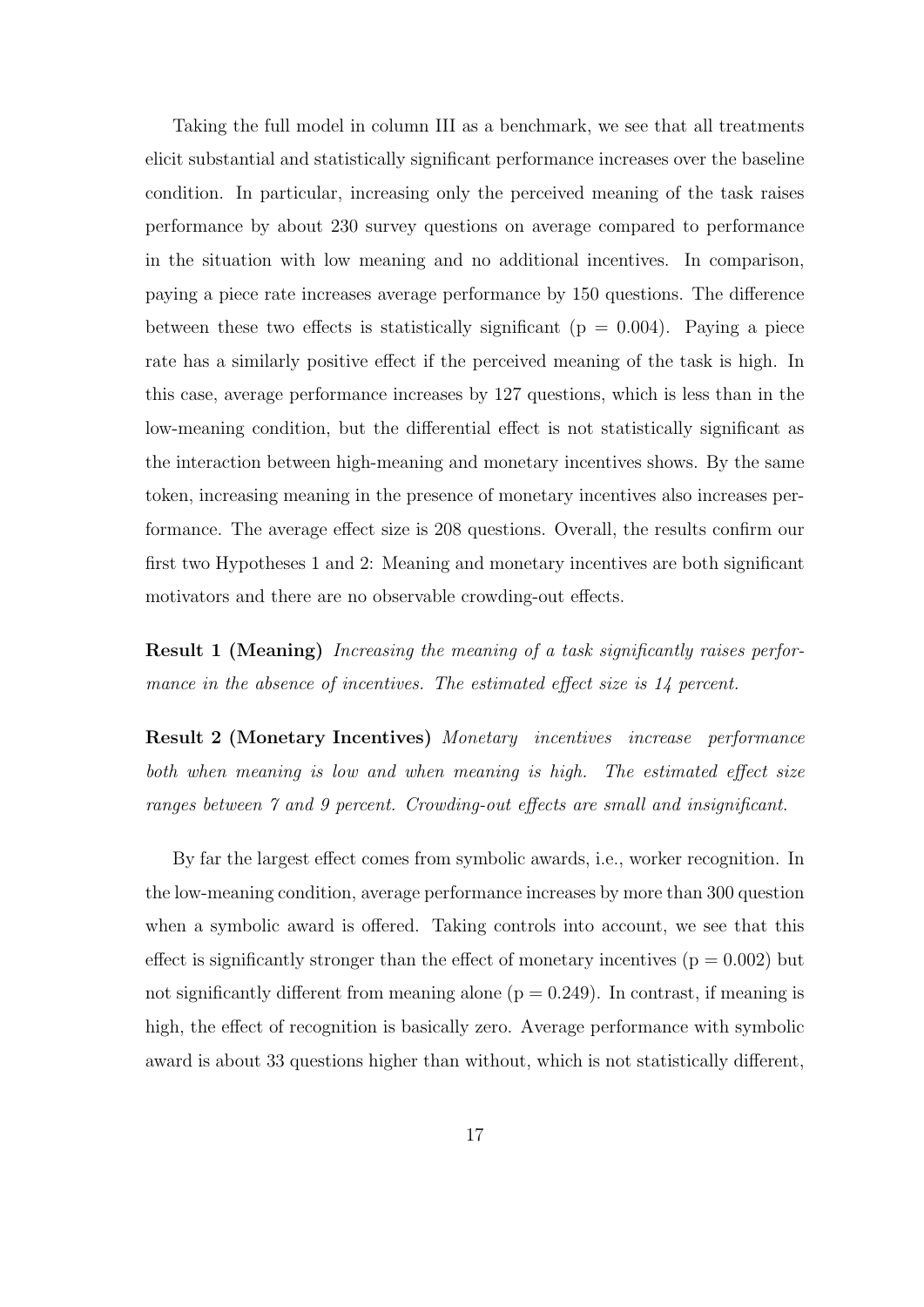and the interaction effect between meaning and symbolic incentives is negative and highly significant.

In much the same way as recognition does not increase average performance when meaning is high, an increase in meaning has no effect in the presence of recognition, either. Column III in Table 2 suggests that performance is actually reduced by about 40 questions but the difference is not statistically significant ( $p = 0.415$ ). We summarize these findings in Result 3.

**Result 3 (Recognition)** The effect of worker recognition strongly depends on meaning. If meaning is low, recognition increases performance by about 19 percent. If meaning is high, however, recognition has no observable effect.

Result 3 suggests that meaning and recognition entail substitutive effects as is indicated by the negative interaction of the two variables. This speaks against the idea that both motivators operate separately from each other and enter an individual's utility function via different, possibly additive, channels. Rather, the observation is in line with image-reward theory in the spirit of Bénabou and Tirole (2006). The theory predicts that incentive effects of image rewards, while positive, are inherently limited due to the declining marginal benefit of these rewards. Assuming that meaning and recognition both have image value, i.e., operate via the same channel, this is exactly what we find. In sum, our data reject Hypothesis 3a and confirm Hypothesis 3b.

Finally, we checked for gender effects and do not find any. We also find no systematic differences with respect to the number of mistakes students make across treatments, which is probably due to the fact that the number of mistakes in our set-up is in general extremely low: 2/3 of the students have an error rate of less than 1 percent and 97 percent have an error rate of less than 5 percent.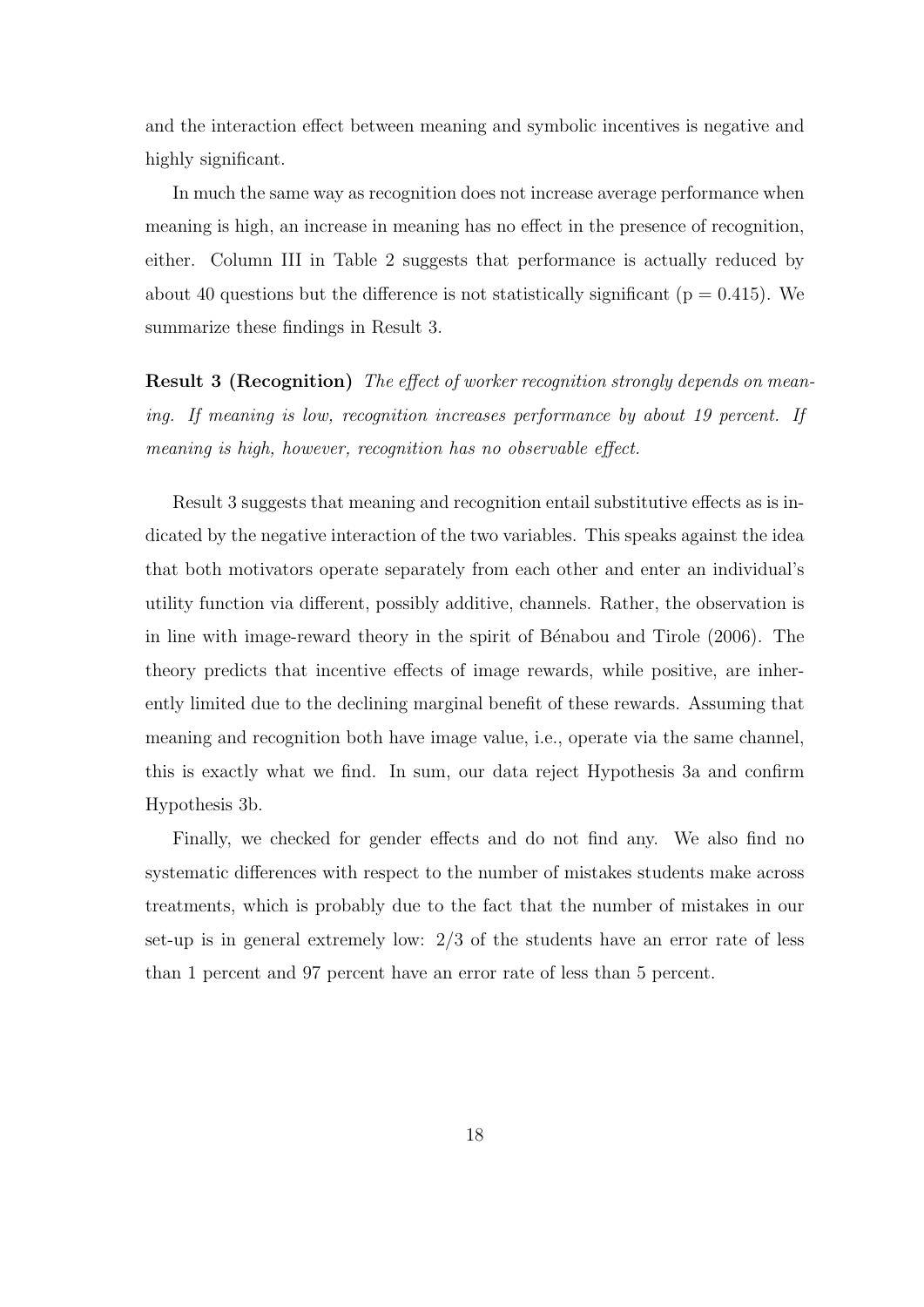## 5 Conclusion

This paper studies the impact of perceived meaning on work performance. The objective is threefold: (i) to analyze the direct effect of meaning on performance, (ii) to compare the effect of meaning to the effect of important other motivators such as monetary incentives and worker recognition, and (iii) to investigate the interactions between the different types of incentives.

Our results, which are based on a field experiment in collaboration with the Social Survey Research Center of Zhejiang University, corroborate previous findings on the importance of meaning for worker's willingness to exert effort (Ariely et al. 2008, Grant 2008). The results confirm that providing workers with a heightened awareness of the meaning of their job is a powerful tool to increase performance. In the setting of this study, meaning clearly outperforms monetary incentives and works almost equally well as worker recognition in the absence of meaning. This has important and far-reaching implications for the workplace, suggesting that it might be more cost-effective for managers to actually talk to workers and spend time on the factory floor communicating the value of their work than to institute complex compensation schemes to incentivize performance.

Nevertheless, we also find that monetary incentives do increase performance in a statistically and economically significant way. Hence, even though, non-monetary rewards may be more cost-effective at times, monetary incentives work well and are also very robust to different contexts (here in situations with high and low perceived task meaning). The fact that we do not observe a crowding-out effect in our data is in line with recent evidence from Ariely et al. (2009), who also find that monetary incentives do not reduce performance in image-motivated tasks as long as effort is exerted in private.

The finding that worker recognition in form of symbolic awards matches the impact of meaning and that the combination of meaning and recognition together does not lead to higher performance than either in isolation, suggest that both meaning and recognition act as image rewards with substitutive effects on performance.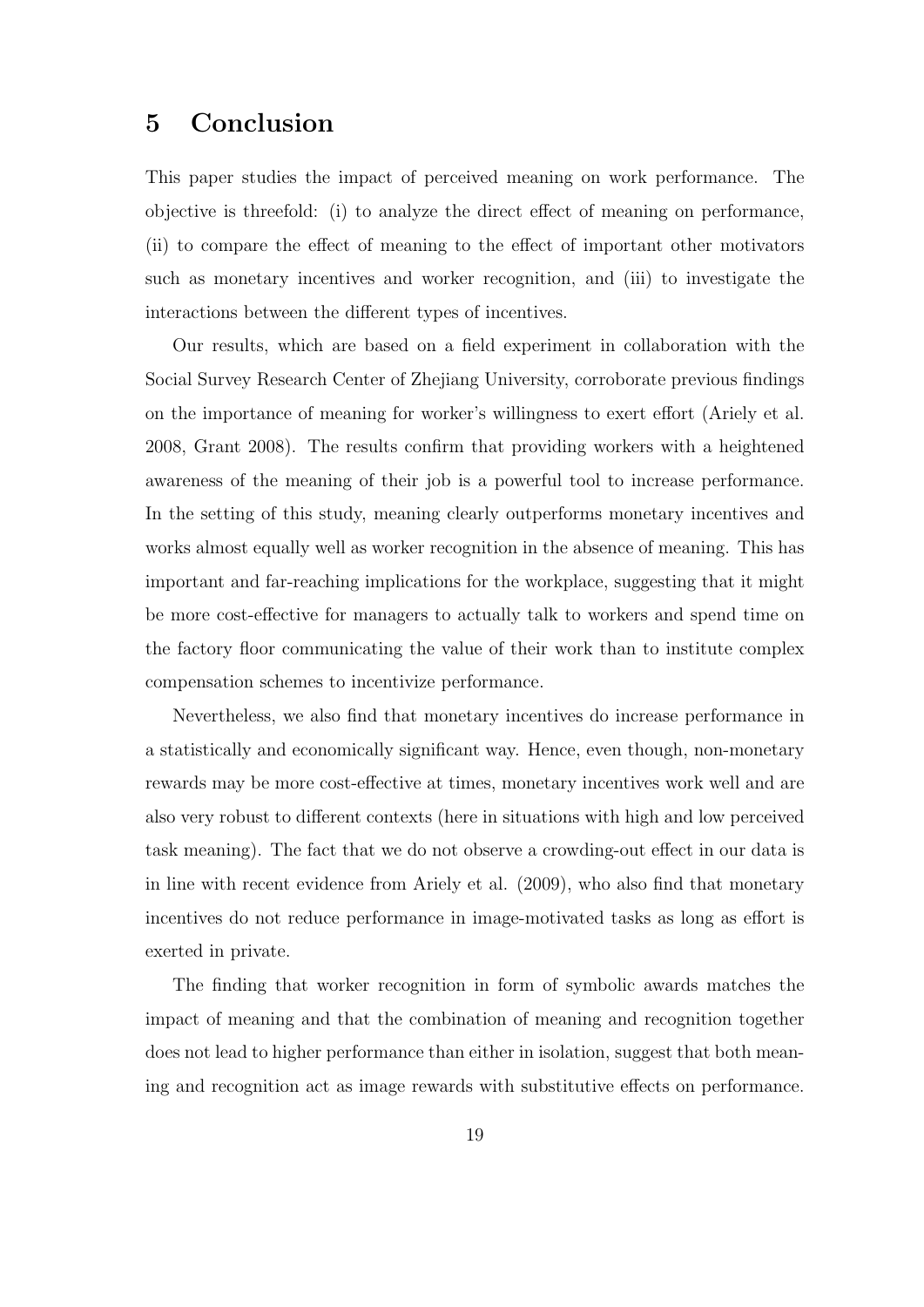This insight has major repercussions for behavioral theories of worker motivation as well as practical workplace management. With respect to the underlying preference structure it implies that increasing the meaning of a task and providing worker recognition (via symbolic awards) do not affect worker's motivation and utility separately. Rather, our results suggest that meaning and recognition operate via the same channel, namely image rewards (Bénabou and Tirole 2006).

Our study presents a first step in understanding relative effect sizes of monetary and non-monetary rewards as well as important context dimensions (like meaning). Moreover, the interactions we included in our design allow us to draw first conclusions about the underlying preference structure. Still, there is room for improvement. Future research needs to look at further incentives and contexts and their interactions as well as test the robustness of the current set of findings over time and across different settings.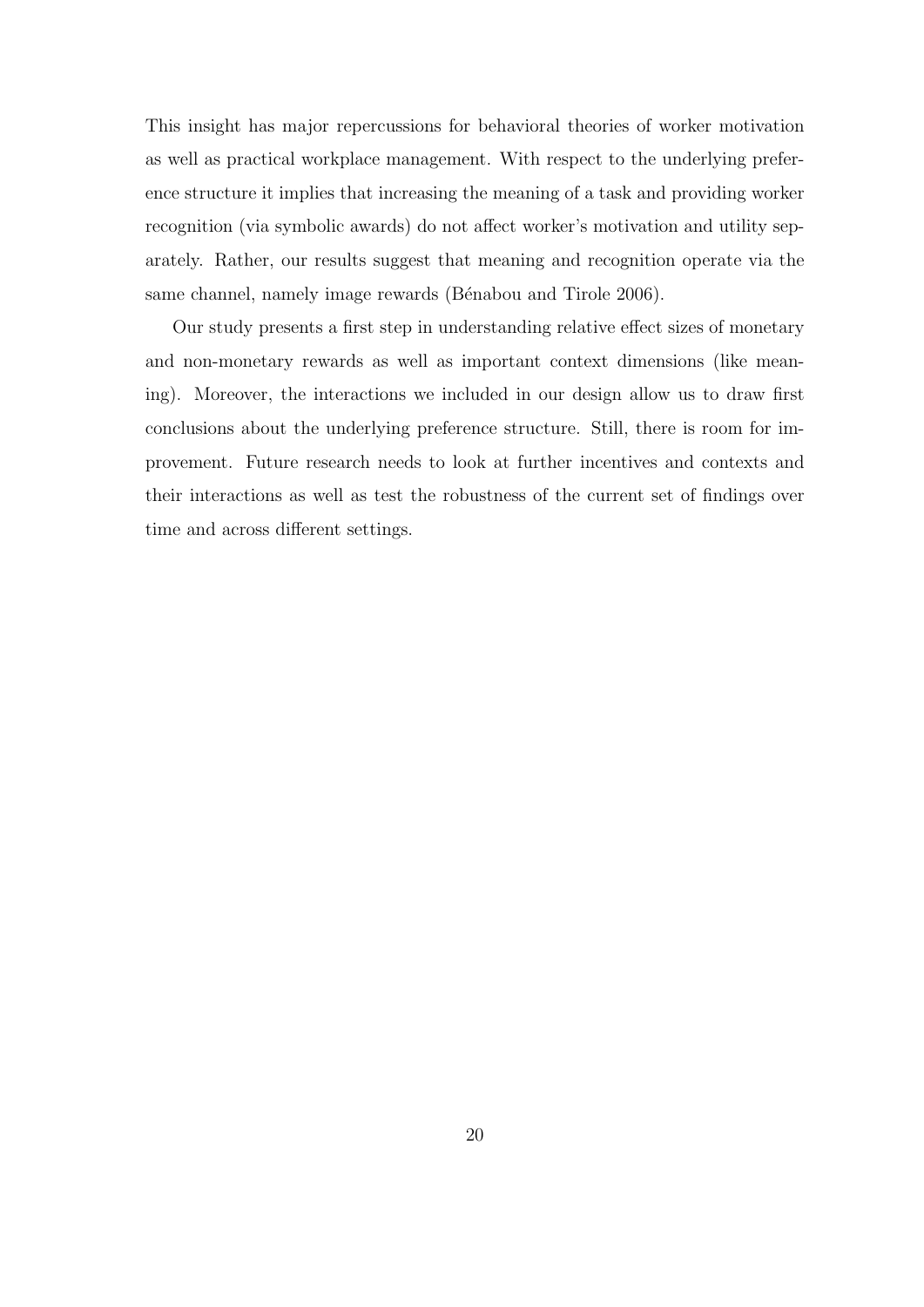## References

- Akerlof, George A. and Rachel E. Kranton. 2000. "Economics and Identity," The Quarterly Journal of Economics, 115(3): 715–753.
- Akerlof, George A. and Rachel E. Kranton. 2005. "Identity and the Economics of Organizations," Journal of Economic Perspectives, 19(1): 9–32.
- Ariely, Dan, Anat Bracha, and Stephan Meier. 2009. "Doing Good or Doing Well? Image Motivation and Monetary Incentives in Behaving Prosocially," American Economic Review, 99(1): 544–555.
- Ariely, Dan, Emir Kamenica, and Drazan Prelec. 2008. "Man's Search for Meaning: The Case of Legos," Journal of Economic Behavior  $\mathcal C$  Organization, 67: 671—677.
- Ashraf, Nava, Oriana Bandiera, and Scott S. Lee. 2013. "Awards Unbundled: Evidence from a Natural Field Experiment," Journal of Economic Behavior  $\mathcal B$  Organization, forthcoming.
- Barankay, Iwan. 2012. "Rank Incentives: Evidence from a Randomized Workplace Experiment, mimeo.
- Bénabou, Roland and Jean Tirole. 2003. "Intrinsic and Extrinsic Motivation," Review of Economic Studies, 70: 489–520.
- Bénabou, Roland and Jean Tirole. 2006. "Incentives and Prosocial Behavior," American Economic Review, 96(5): 1652–1678.
- Besley, Timothy and Maitreesh Ghatak. 2005. "Competition and Incentives with Motivated Agents," American Economic Review, 95(3): 616–636.
- Blanes i Vidal, Jordi and Mareike Nossol. 2011. "Tournaments Without Prizes: Evidence from Personnel Records," Management Science, 57(10), 1721– 1736.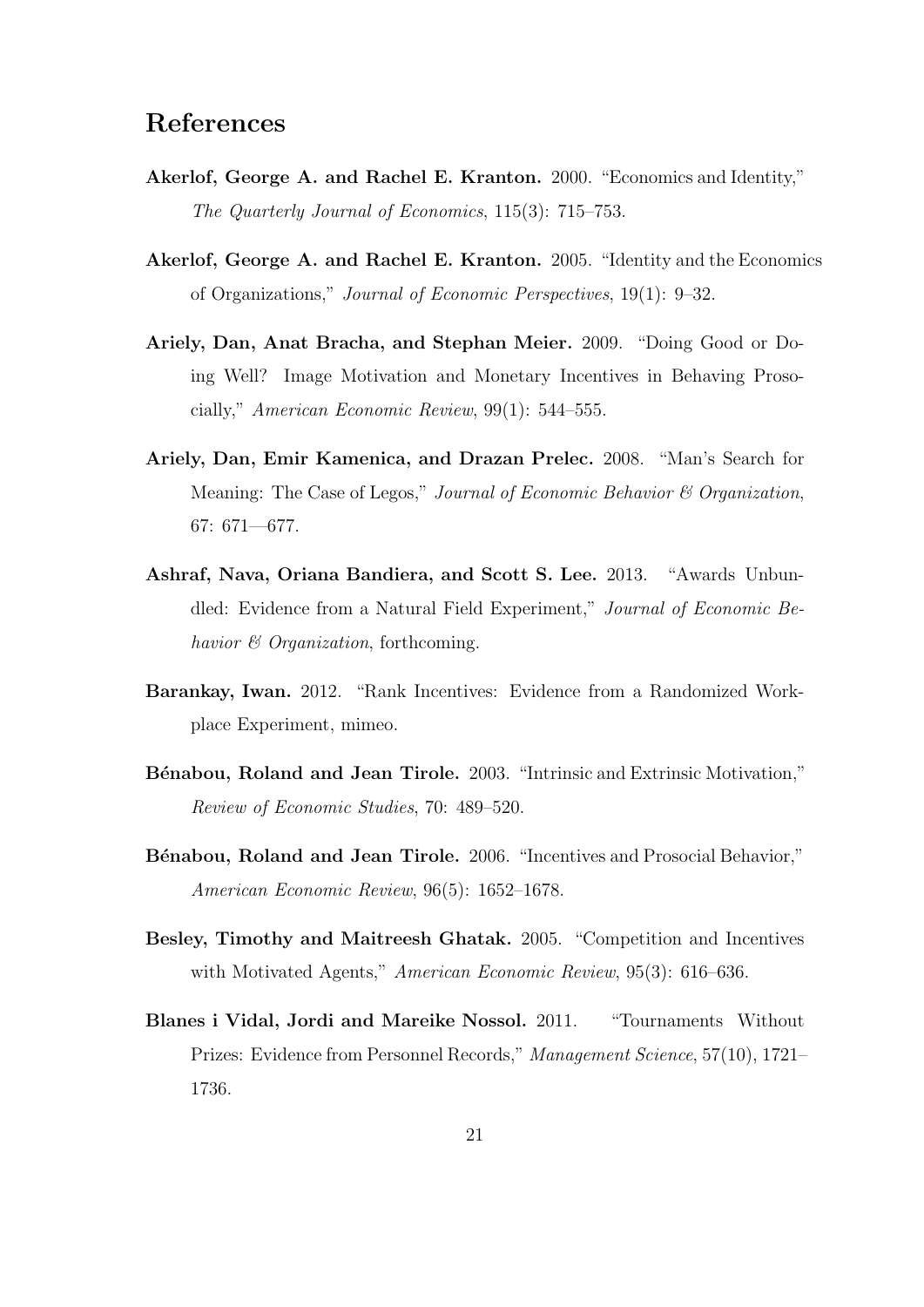- Bowles, Sam and S. Polonía-Reyes. 2012. "Economic Incentives and Social Preferences: Substitutes or Complements?," Journal of Economic Literature, 50, 368–425.
- Bradler, Christiane, Robert Dur, Susanne Neckermann, and Arjan Non. 2013. "Employee Recognition and Performance: A Field Experiment," TI Discussion Paper, 038.
- Camerer, Colin F. and Robin M. Hogarth. 1999. "The Effects of Financial Incentives in Experiments: A Review and Capital-Labor-Production Framework," Journal of Risk and Uncertainty, 19 (1-3), 7–42.
- Carpenter, Jeffrey and Caitlin Knowles Myers. 2010. "Why Volunteer? Evidence on the Role of Altruism, Image, and Incentives," Journal of Public Economics, 94 (11-12), 911–920.
- Carpenter, Jeffrey and Erick Gong. 2013. "Motivating Agents: How Much Does the Mission Matter?," IZA Discussion Paper, No. 7602.
- Chandler, Dana and Adam Kapelner. 2013. "Breaking Monotony with Meaning: Motivation in Crowdsourcing Markets," Journal of Economic Behavior & Organization, 90: 123–133.
- Charness, Gary, David Masclet, and Marie Claire Villeval. 2013. "The Dark Side of Competition for Status," Management Science, forthcoming.
- Chen, Yan, and Sherry Xin Li. 2009. "Group Identity and Social Preferences," American Economic Review, 99(1), 431–457.
- Deci, Edward L., R. Koestner, and Richard M. Ryan. 1999. "A Metaanalytic Review of Experiments Examining the Effects of Extrinsic Rewards on Intrinsic Motivation," Psychol Bulletin, 125 (6), 692–700.
- Ellingsen, Tore and Magnus Johannesson. 2007. "Paying Respect," Journal of Economic Perspectives, 21(4): 135–150.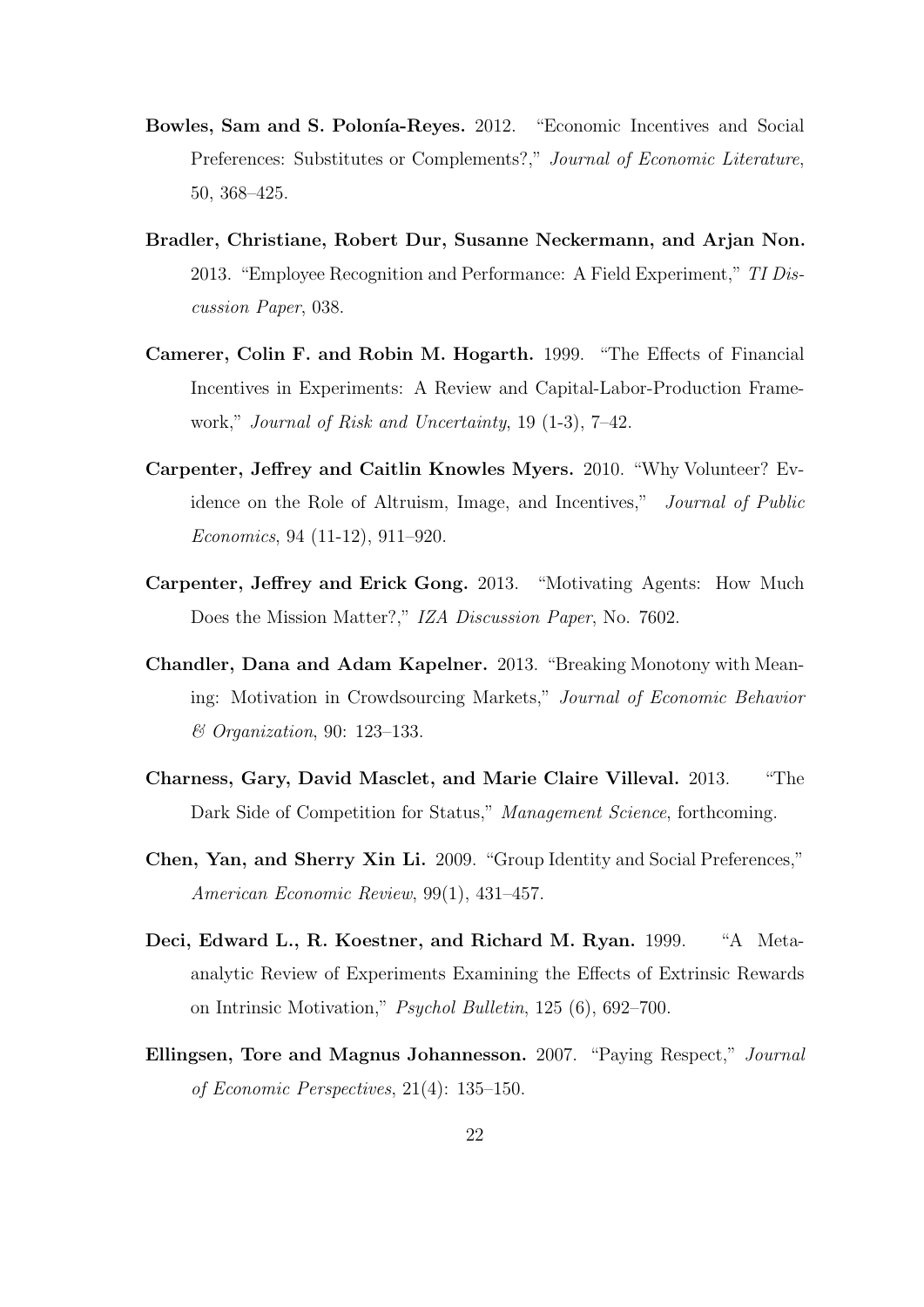- Falk, Armin and Andrea Ichino. 2006. "Clean Evidence on Peer Effects," Journal of Labor Economics, 24(1): 39–58.
- Fehrler, Sebastian and Michael Kosfeld. 2007. "Pro-Social Missions and Worker Motivation: An Experimental Study," Journal of Economic Behavior & Organization, forthcoming.
- Francios, Patrick. 2000. "Public Service Motivation as an Argument for Government Provision," Journal of Public Economics, 78: 277–299.
- Gerhards, Leonie. 2013. "Incentives for Motivated Agents: An Experiment with Employees from a Non-profit Organization," mimeo.
- Gneezy, Uri, Stephan Meier, and Pedro Rey-Biel. 2011. "When and Why Incentives (Don't) Work to Modify Behavior," Journal of Economic Perspectives, 25(4): 191–2010.
- Grant, Adam. 2008. "The Significance of Task Significance: Job Performance Effects, Relational Mechanisms, and Boundary Conditions," Journal of Applied Psychology, 93(1): 108–124.
- Gubler, Timothy, Ian Larkin, and Lamar Pierce. 2013. "The Dirty Laundry of Employee Award Programs: Evidence from the Field," Harvard Business School Working Paper, 13-069.
- Hackman, J. Richard and Greg R. Oldham. 1976. "Motivation Through the Design of Work: Test of a Theory," Organizational Behavior and Human Performance, 16: 250–279.
- Kosfeld, Michael and Susanne Neckermann. 2011. "Getting More Work for Nothing? Symbolic Awards and Worker Performance," American Economic Journal: Microeconomics, 3(3): 86–99.
- Mas, Alexandre and Enrico Moretti. 2009. "Peers at Work," American Economic Review, 99(1): 112–145.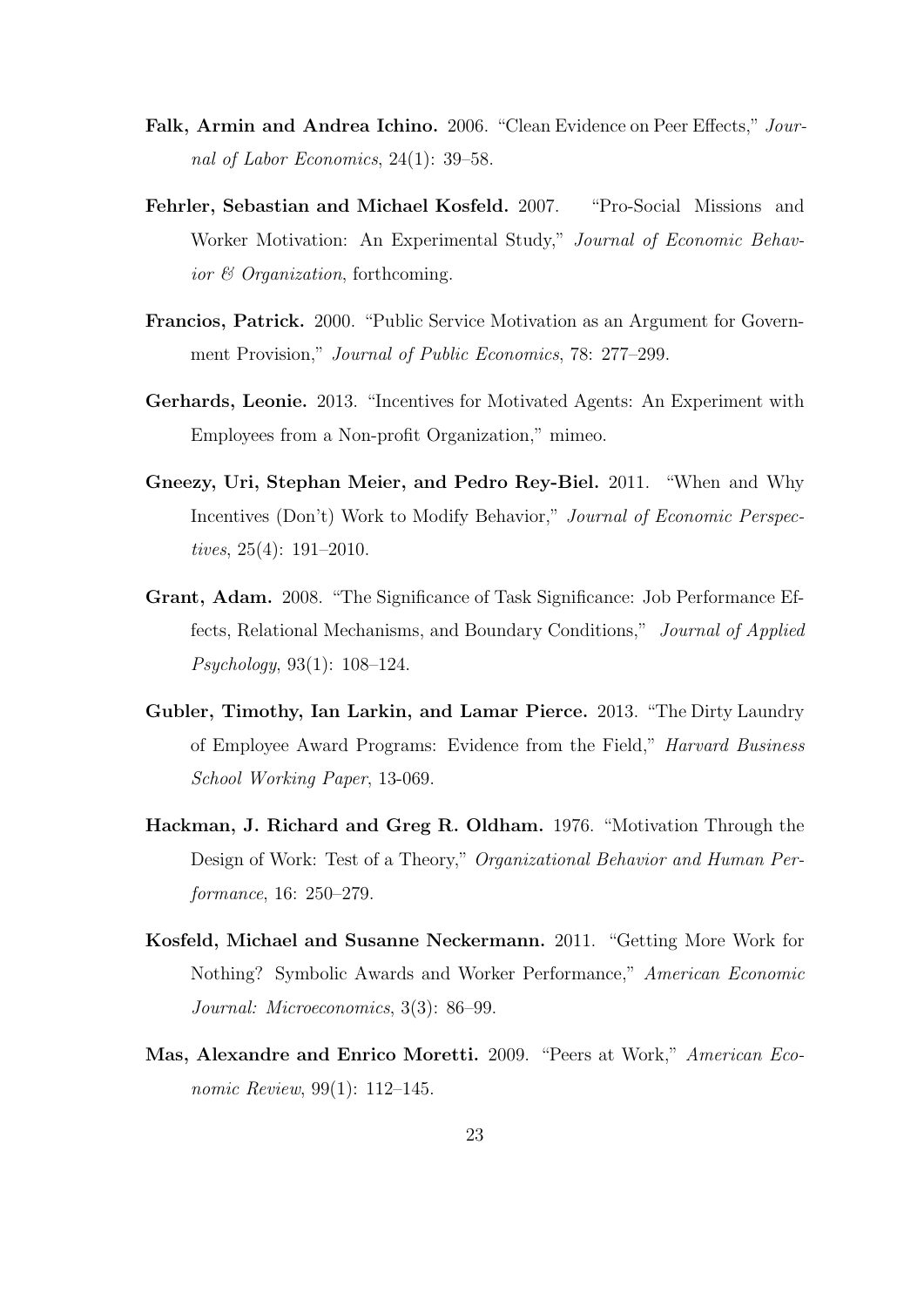- Masella, Paolo, Stephan Meier, and Philipp Zahn. 2012. "Incentives and Group Identity," mimeo.
- Prendergast, Canice. 2008. "Intrinsic Motivation and Incentives," American Economic Review, 98(2): 201–205.
- Prendergast, Canice. 1999. "The Provision of Incentives in Firms," Journal of Economic Literature, 37(1): 7–63.
- Stajkovic, Alexander D. and Fred Luthans. 2001. "Differential Effects of Incentive Motivators on Work Performance," Academy of Management Journal, 44(3): 580–590.
- van der Weele, Joel, and Ferdinand von Siemens. 2013. "Bracelets of Pride and Guilt? An Experimental Test of Self-Signaling in Charitable Giving," CESifo Working Paper, No. 4674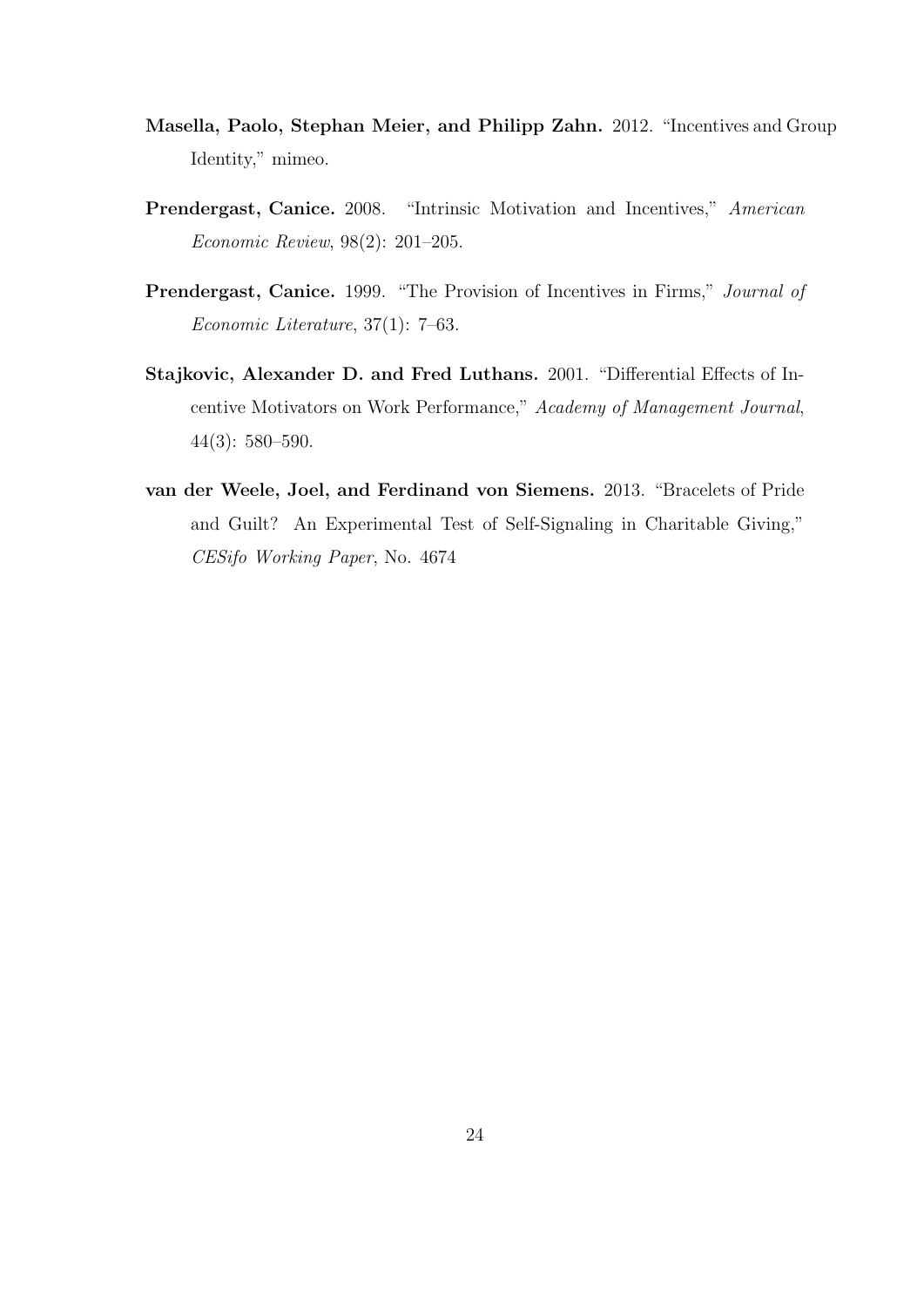## Appendix: Instructions (English translation)

"Good morning, I am X, a graduate assistant of the Social Sciences Research Center, and I'm in charge of today's data entry work. The computers have been turned on for you, please sit down wherever you like.

Zhejiang University Social Sciences Research Center belongs to the Institution of Social Sciences. The Center's task is the investigation of social, economic and other issues. The subject of the present survey is parent-child relationships of migrant workers from all provinces of China."

### High-meaning condition:

"As we need the results of these surveys as soon as possible, the Center recruited a group of students to help enter the data. Today your job is to enter the results of these surveys into an online database, so that the researchers can start the analysis."

#### Low-meaning condition:

'Actually, the data have already been entered, the researchers are analyzing it already. Some other researcher in the survey center insists that the data is entered a second time and he pays for it."

[In addition, the demeanor of the research assistant suggests that she does not think that this makes any sense and that she has doubts whether the data will ever be used.]

"I will now explain to you how to use the system. Everyone should have a piece of paper on the table in front of her or him. Please use the username to log in. After having logged in, you are asked to enter the survey identifier, which you can find on the upper right corner of the survey. This number is very important to us, so please make sure that you enter it correctly. Afterwards, click on "next question", and you'll see an exact replica of the first survey question on your screen. Please enter the answer that the respondent provided on the screen. If a question is not answered, please select "missing". Continue like this until all the answers are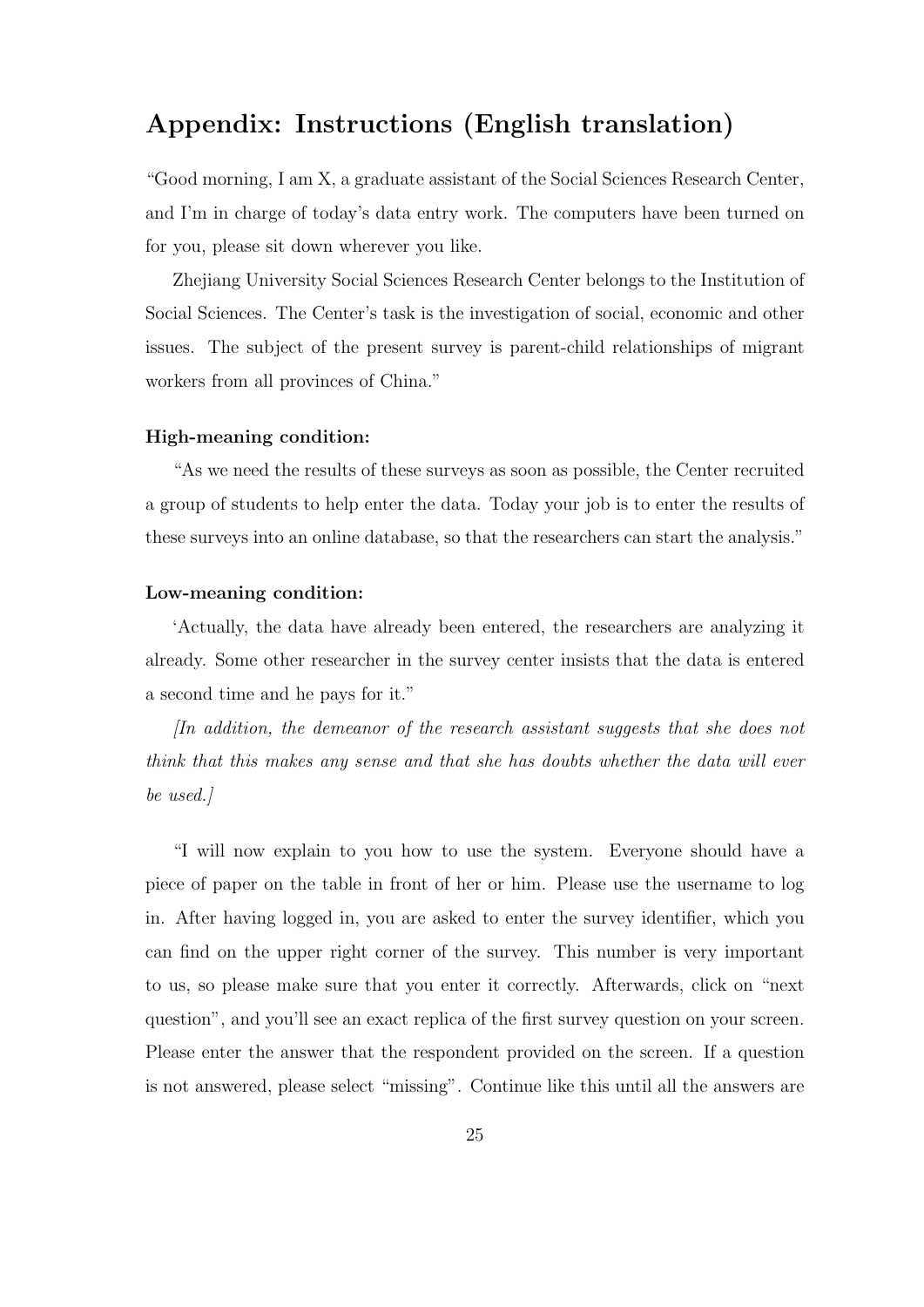recorded, and then click "end".

There are two boxes on your desk. The left one contains the surveys we ask you to enter. Please enter them one by one in the original order, and put the recorded surveys in the box to your right. You will work for two hours. There are a lot of surveys in the left box. We do not ask you to complete all of them within the two hours, but please enter as many as possible.

The data you enter is saved into the database that the researchers access. Let me emphasize that your data goes directly to that database, so please make sure that you enter the data correctly.

At the end of the two-hour working period, you will receive 50 Yuan for your work."

#### Monetary-incentives condition:

"Besides this, you will get 1 Yuan per survey that you completed in these two hours."

#### Recognition condition:

"The system displays at the end who in your group of six has entered the most surveys. As a special thanks, I will tell you who has worked hardest in your group, and give him or her this little gift *[show the button]* for their hard work in front of all of you."

"Do you have any questions? If not, please start now. I will be working in the adjoining room. If you have questions, please ask me any time."

[Students start working. 5 minutes before the end of the work, the research assistant enters the room.]

"There are now 5 minutes of worktime left, thank you for your work. You can stop now and close the entry system. In the remaining few minutes, please fill out a feedback form. This is the first time that we recruited so many people to enter data. We would therefore like to get your feedback so that we can make the job